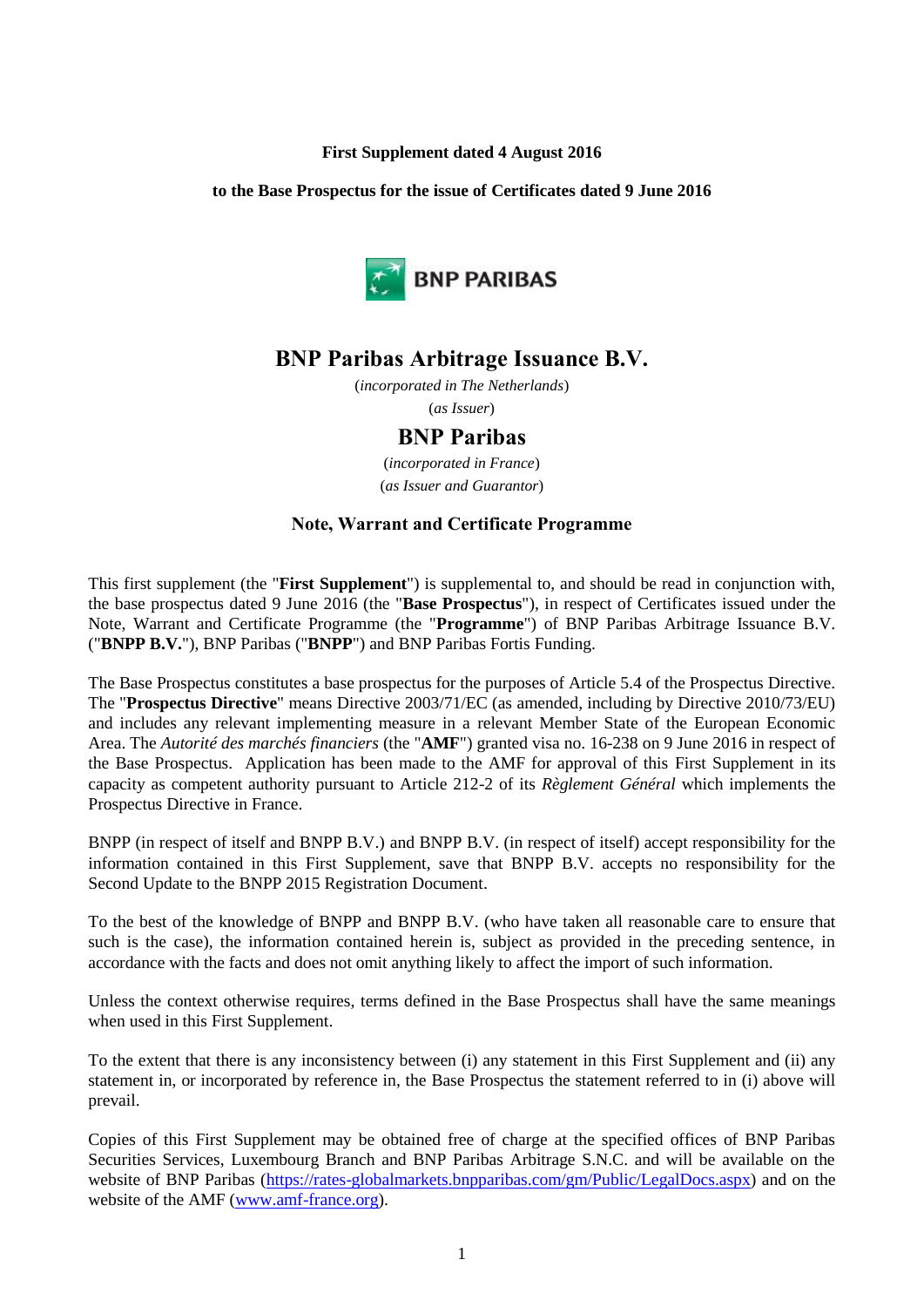This First Supplement has been prepared in accordance with Article 16.1 of the Prospectus Directive and pursuant to Article 212-25 of the AMF's *Règlement Général*, for the purposes of giving information which amends or is additional to the information already contained in the Base Prospectus.

This First Supplement has been prepared for the purposes of:

- (A) amending the cover pages;
- (B) incorporating by reference the *Actualisation du Document de référence 2015 et rapport financier semestriel déposée auprès de l'AMF le 1 er août 2016* (in English);
- (C) amending the "Programme Summary in relation to this Base Prospectus" and the "Pro Forma Issue Specific Summary of the Programme in relation to this Base Prospectus";
- (D) amending the "Programme Summary in relation to this Base Prospectus (in French)" and the "Pro Forma Issue Specific Summary of the Programme in relation to this Base Prospectus (in French)";
- (E) amending the "Terms and Conditions of the Securities";
- (F) amending the "Form of Final Terms for Certificates";
- (G) amending "Annex 13 Additional Terms and Conditions for Secured Securities";
- (H) amending the "Taxation" section;
- (I) amending the "Offering and Sale" section;
- (J) amending the "General Information" section; and
- (K) amending the "Common Conditions to Consent".

The amendments referred to in (A), (C), (D), (H), (I) and (K) above have been made to introduce disclosure in respect of Hungary. The incorporation by reference referred to in (B) above has been made to update the BNPP disclosure. The amendments referred to in (C), (D) and (J) above have also been made to reflect the updated disclosure referred to in (B) above. The amendments referred to in (E) above have been made to amend the "*Waiver of Set-Off*" provision. The amendments referred to in (F) and (G) above have been made to amend the provisions relating to secured securities.

In accordance with Article 16.2 of the Prospectus Directive, in the case of an offer of Securities to the public, investors who, before this First Supplement is published, have already agreed to purchase or subscribe for Securities issued under the Programme which are affected by the amendments made in this First Supplement, have the right, exercisable before the end of the period of two working days beginning with the working day after the date of publication of this First Supplement to withdraw their acceptances. This right to withdraw shall expire by close of business on 9 August 2016.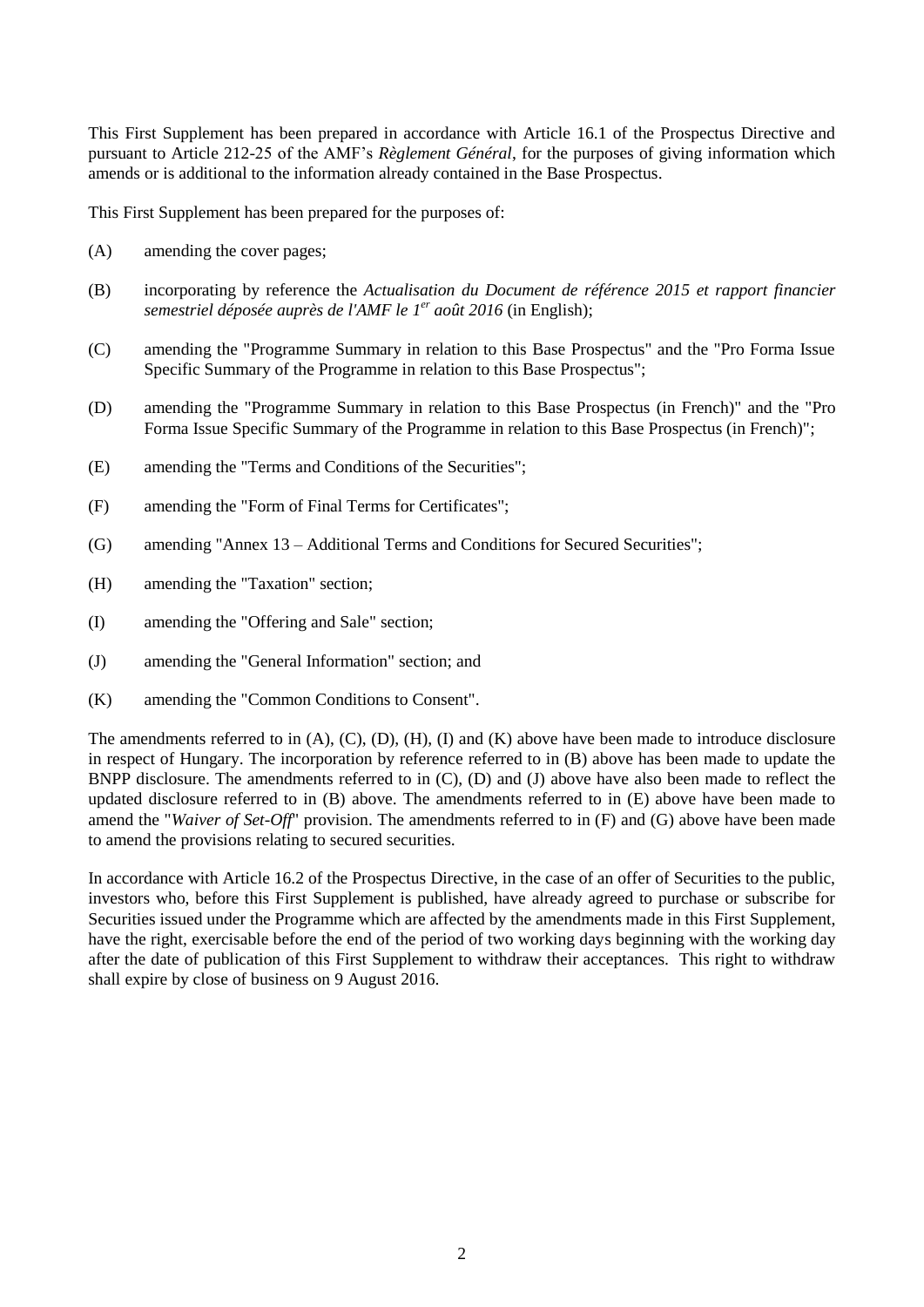# **TABLE OF CONTENTS**

# **Page**

| Amendments to the Programme Summary in relation to this Base Prospectus and the Pro Forma Issue       |  |
|-------------------------------------------------------------------------------------------------------|--|
|                                                                                                       |  |
| Amendments to the Programme Summary in relation to this Base Prospectus (in French) and the Pro Forma |  |
|                                                                                                       |  |
|                                                                                                       |  |
|                                                                                                       |  |
|                                                                                                       |  |
| Amendments to Annex 13 – Additional Terms and Conditions for Secured Securities 17                    |  |
|                                                                                                       |  |
|                                                                                                       |  |
|                                                                                                       |  |
|                                                                                                       |  |
|                                                                                                       |  |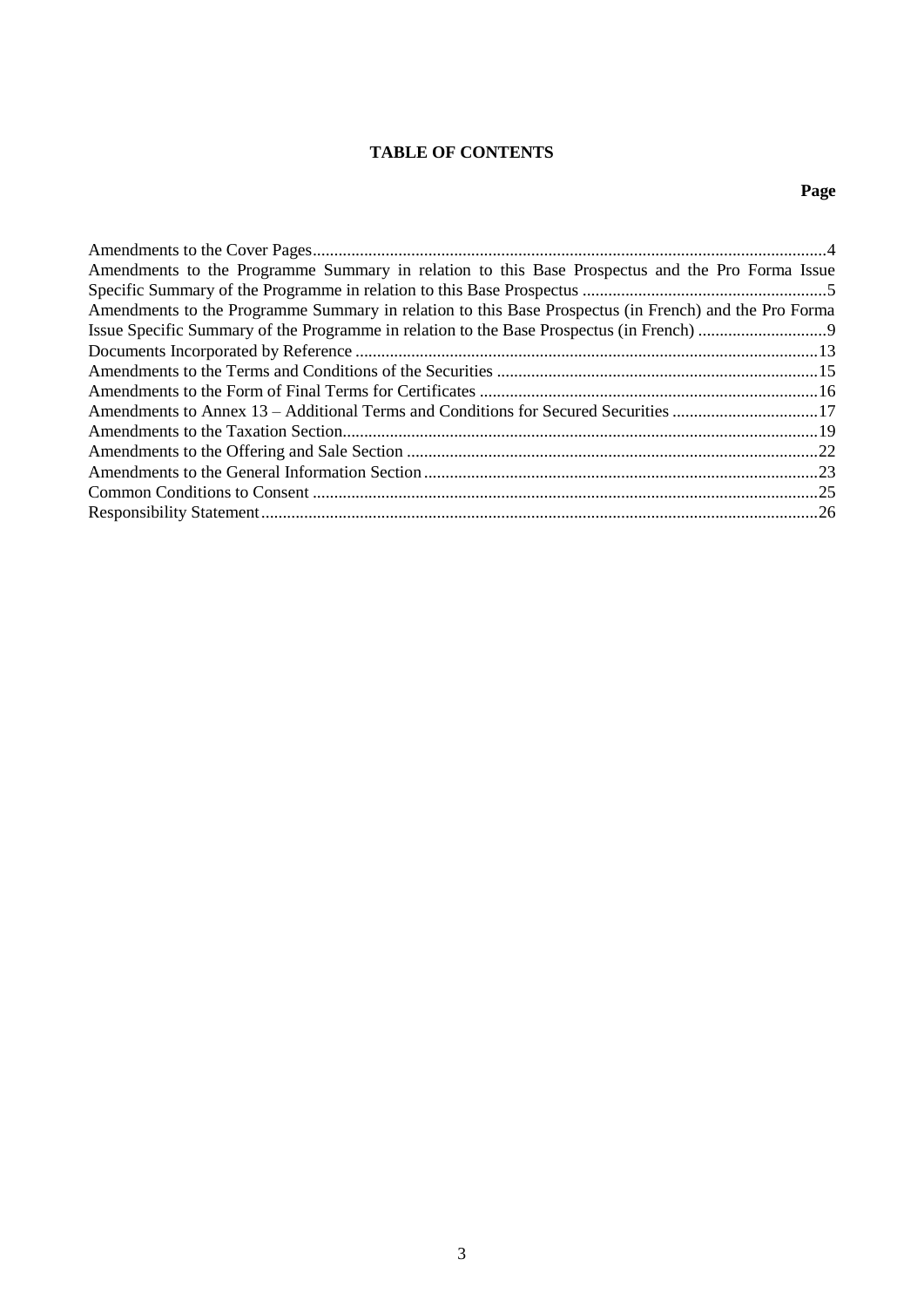#### **AMENDMENTS TO THE COVER PAGES**

*In relation to the amendments to the cover pages set out in this section, text which, by virtue of this First Supplement, is added thereto is shown underlined.*

The fourth paragraph on page 4 of the Base Prospectus is amended as follows:

The Issuers have requested the AMF to provide the competent authorities in Belgium, Denmark, Finland, Germany, Hungary, Ireland, Italy, Luxembourg, Norway, Poland, Spain, Sweden, the Czech Republic and the United Kingdom with a certificate of approval attesting that the Base Prospectus has been drawn up in accordance with the Prospectus Directive.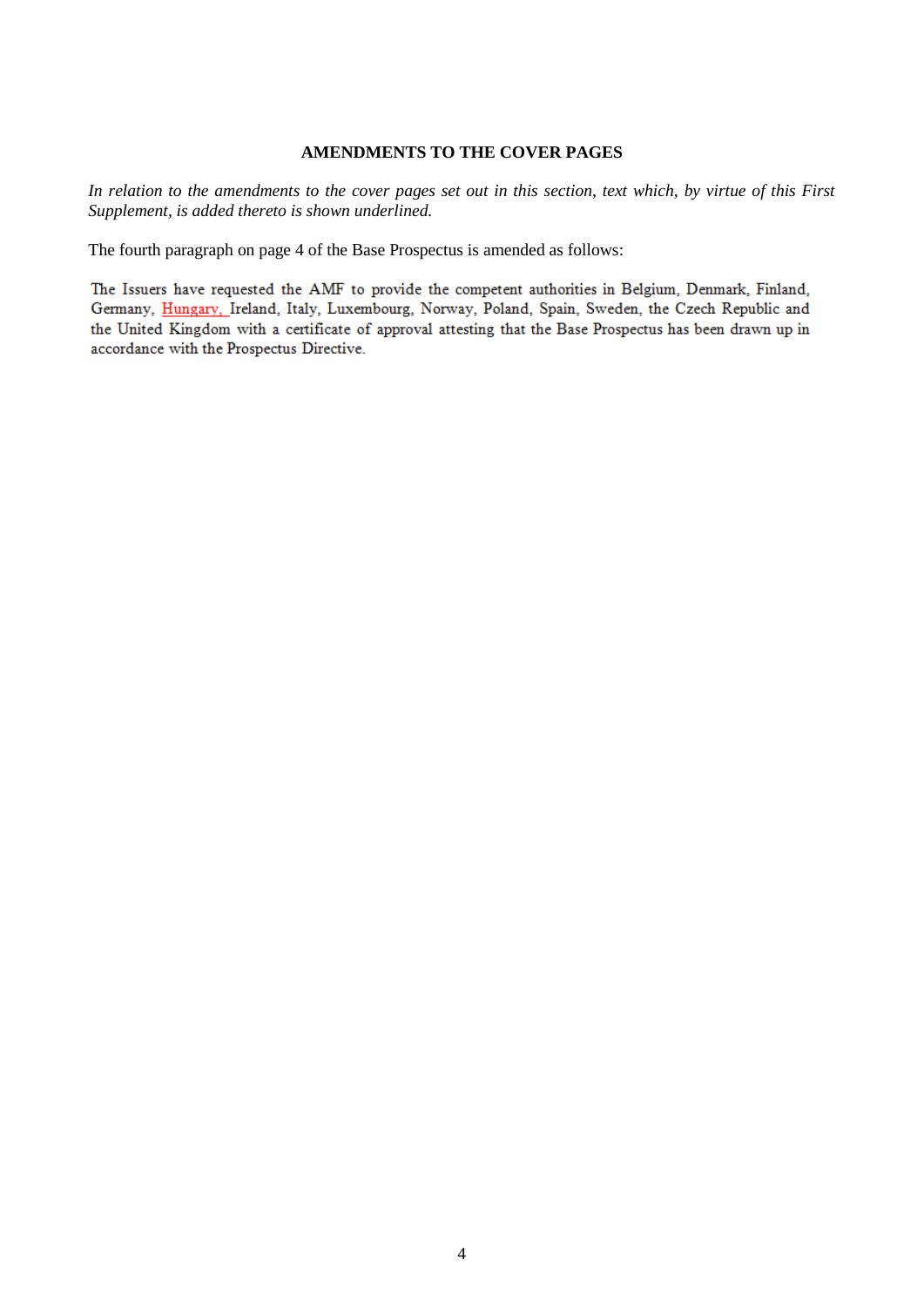## **AMENDMENTS TO THE PROGRAMME SUMMARY IN RELATION TO THIS BASE PROSPECTUS AND THE PRO FORMA ISSUE SPECIFIC SUMMARY OF THE PROGRAMME IN RELATION TO THIS BASE PROSPECTUS**

- 1. The "Programme Summary in relation to this Base Prospectus" on pages 10 to 56 of the Base Prospectus is amended as follows:
- (a) Element B.12 is amended by the deletion of the table entitled "**Comparative Interim Financial Data – In millions of EUR**" under the heading "**In relation to BNPP:**" and immediately above the heading "*Statements of no significant or material adverse change*" and its replacement with the following:

| Comparative Interim Financial Data for the six-month period ended 30 June 2016 – In<br>millions of EUR |                           |                         |
|--------------------------------------------------------------------------------------------------------|---------------------------|-------------------------|
|                                                                                                        | 1H16<br>(unaudited)       | 1H15<br>(unaudited)     |
| Revenues                                                                                               | 22,166                    | 22,144                  |
| Cost of risk                                                                                           | (1,548)                   | (1,947)                 |
| Net income, Group share                                                                                | 4,374                     | 4,203                   |
|                                                                                                        | 30/06/2016                | 31/12/2015              |
| Common equity Tier 1 ratio<br>(Basel 3 fully loaded, CRD4)                                             | 11.1%                     | 10.9%                   |
|                                                                                                        | 30/06/2016<br>(unaudited) | 31/12/2015<br>(audited) |
| Total consolidated balance sheet                                                                       | 2,171,989                 | 1,994,193               |
| Consolidated loans and<br>receivables due from customers                                               | 693,304                   | 682,497                 |
| Consolidated items due to<br>customers                                                                 | 725,596                   | 700,309                 |
| Shareholders' equity (Group<br>share)                                                                  | 97,509                    | 96,269                  |

(b) In Element B.12, the first sentence of the first paragraph under the heading "*Statements of no significant or material adverse change*" is deleted and replaced with the following:

"There has been no significant change in the financial or trading position of the BNPP Group since 30 June 2016 (being the end of the last financial period for which interim financial statements have been published)."

(c) Element B.13 is deleted in its entirety and replaced with the following:

| B.13 | Events impacting   Not applicable, as at 4 August 2016 and to the best of the relevant |
|------|----------------------------------------------------------------------------------------|
|      |                                                                                        |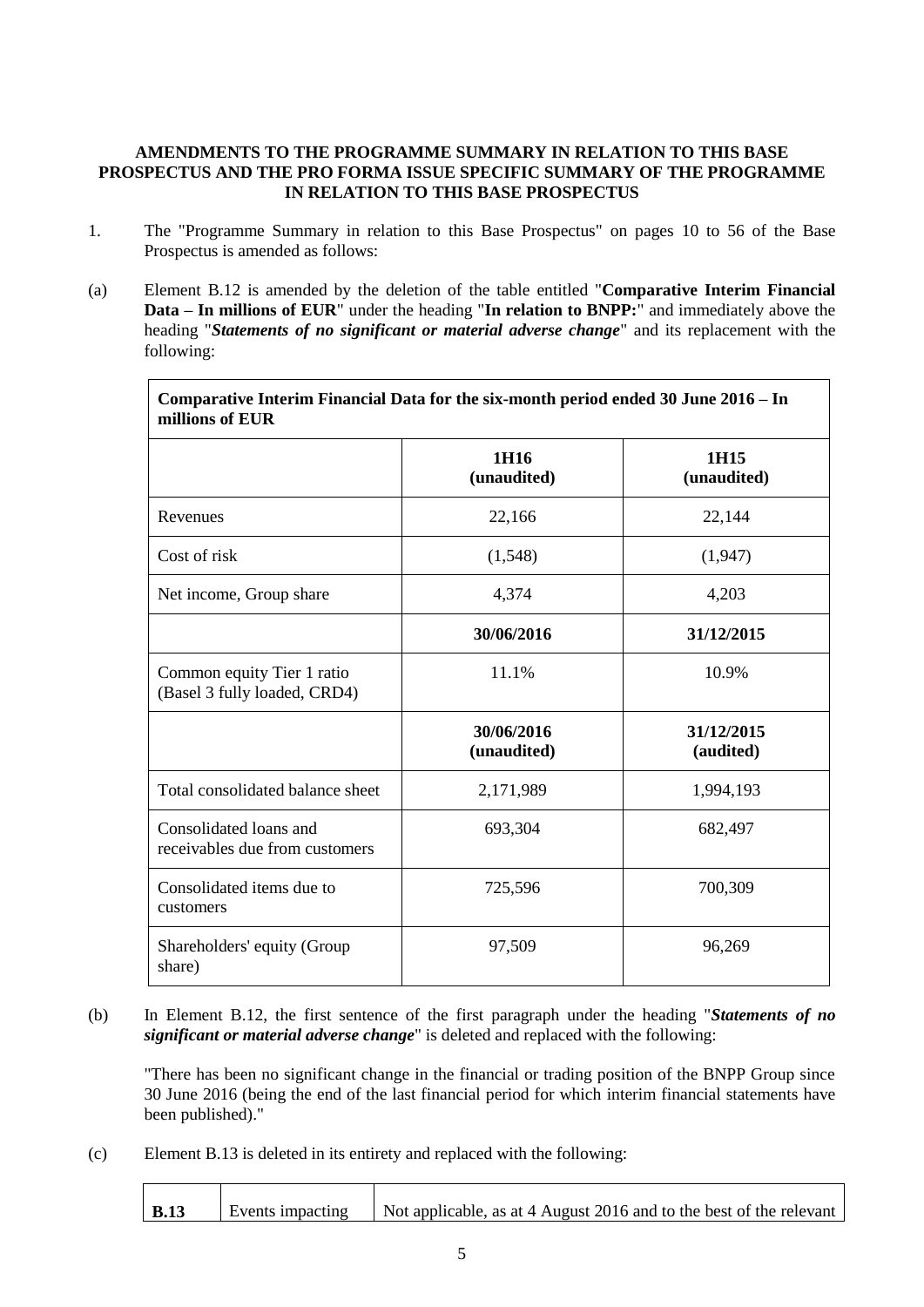| the Issuer's | Issuer's knowledge, there have not been any recent events which     |
|--------------|---------------------------------------------------------------------|
| solvency     | are to a material extent relevant to the evaluation of the relevant |
|              | Issuer's solvency since 31 December 2015 (in the case of BNPP       |
|              | B.V.) or 30 June 2016 (in the case of BNPP).                        |

(d) Element C.5 is deleted in its entirety and replaced with the following:

| C.5 | Restrictions on free. | The Securities will be freely transferable, subject to the offering |  |
|-----|-----------------------|---------------------------------------------------------------------|--|
|     | transferability       | and selling restrictions in the United States, the European         |  |
|     |                       | Economic Area, Belgium, the Czech Republic, Denmark,                |  |
|     |                       | Finland, France, Germany, Hungary, Ireland, Italy, Luxembourg,      |  |
|     |                       | Norway, Poland, Spain, Sweden, the United Kingdom, Japan and        |  |
|     |                       | Australia and under the Prospectus Directive and the laws of any    |  |
|     |                       | jurisdiction in which the relevant Securities are offered or sold.  |  |

(e) In Element E.3, the first paragraph is deleted and replaced with the following:

"Under this Base Prospectus, the Securities may be offered to the public in a Non-Exempt Offer in Belgium, Denmark, Finland, France, Germany, Hungary, Ireland, Italy, Luxembourg, Norway, Poland, Spain, Sweden, The Czech Republic and The United Kingdom."

- 2. The "Pro Forma Issue Specific Summary of the Programme in relation to this Base Prospectus" on pages 112 to 170 of the Base Prospectus is amended as follows:
- (a) Element B.12 is amended by the deletion of the table entitled "**Comparative Interim Financial Data – In millions of EUR**" in relation to BNPP immediately above the heading "*Statements of no significant or material adverse change*" and its replacement with the following:

| Comparative Interim Financial Data for the six-month period ended 30 June 2016 – In<br>millions of EUR |                           |                         |
|--------------------------------------------------------------------------------------------------------|---------------------------|-------------------------|
|                                                                                                        | 1H16<br>(unaudited)       | 1H15<br>(unaudited)     |
| Revenues                                                                                               | 22,166                    | 22,144                  |
| Cost of risk                                                                                           | (1,548)                   | (1,947)                 |
| Net income, Group share                                                                                | 4,374                     | 4,203                   |
|                                                                                                        | 30/06/2016                | 31/12/2015              |
| Common equity Tier 1 ratio (Basel 3 fully<br>loaded, CRD4)                                             | 11.1%                     | 10.9%                   |
|                                                                                                        | 30/06/2016<br>(unaudited) | 31/12/2015<br>(audited) |
| Total consolidated balance sheet                                                                       | 2,171,989                 | 1,994,193               |
| Consolidated loans and receivables due<br>from customers                                               | 693,304                   | 682,497                 |
| Consolidated items due to customers                                                                    | 725,596                   | 700,309                 |
| Shareholders' equity (Group share)                                                                     | 97,509                    | 96,269]                 |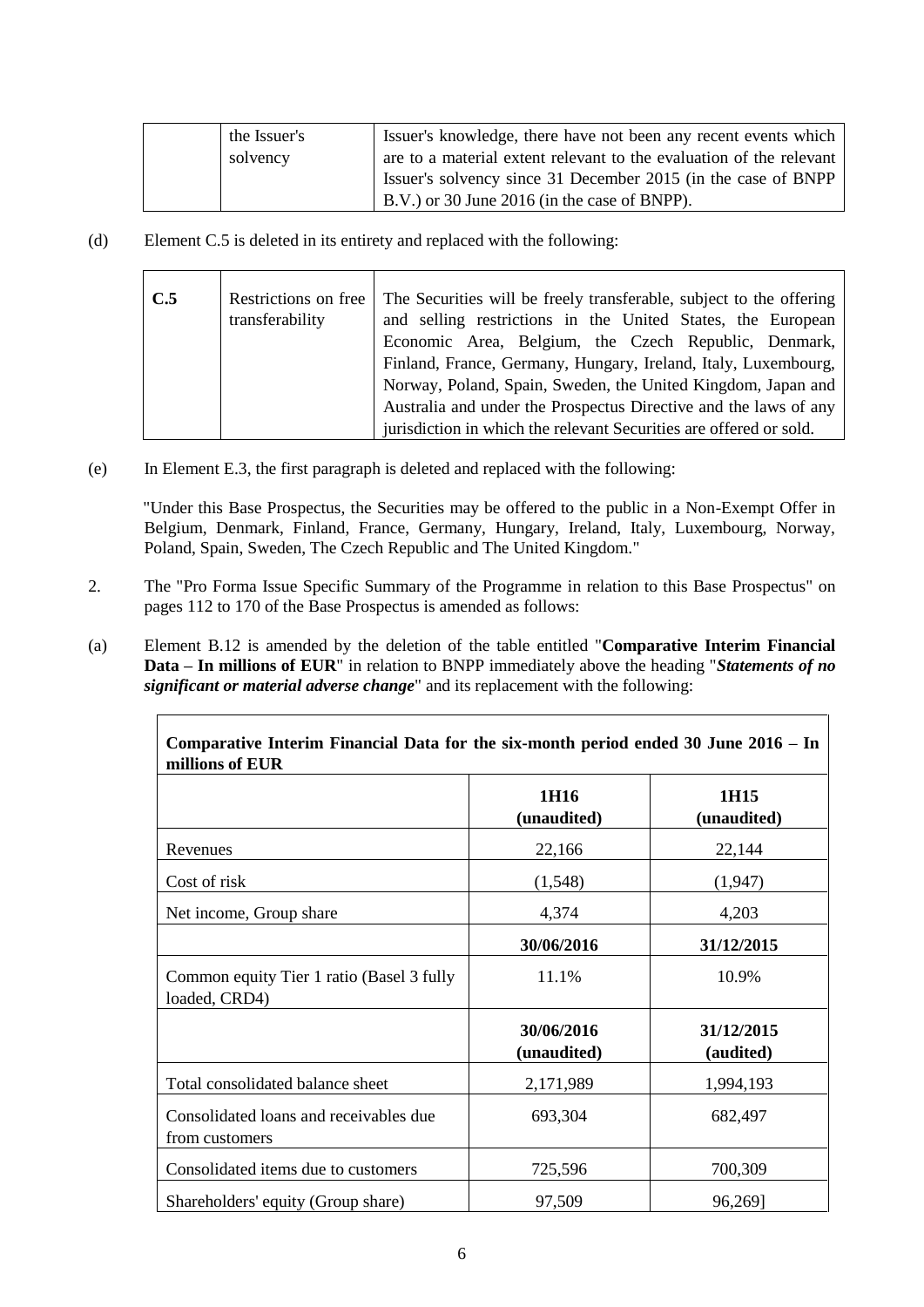(b) In Element B.12, the first paragraph under the heading "*Statements of no significant or material adverse change*" is deleted and replaced with the following:

"There has been no significant change in the financial or trading position of the BNPP Group since 30 June 2016 (being the end of the last financial period for which interim financial statements have been published)."

(c) Element B.13 is deleted in its entirety and replaced with the following:

| <b>B.13</b> | the<br>solvency | Events impacting   [Not applicable, as at $[\bullet]$ and to the best of the Issuer's<br>Issuer's   knowledge, there have not been any recent events which are to a<br>material extent relevant to the evaluation of the Issuer's solvency<br>since <i>[insert in the case of BNPP B.V.</i> : 31 December<br>2015)/[insert in the case of BNPP: 30 June 2016]. [Specify any<br>recent events which are to a material extent relevant to the |
|-------------|-----------------|---------------------------------------------------------------------------------------------------------------------------------------------------------------------------------------------------------------------------------------------------------------------------------------------------------------------------------------------------------------------------------------------------------------------------------------------|
|             |                 | evaluation of the Issuer's solvency.]                                                                                                                                                                                                                                                                                                                                                                                                       |

(d) Element B.19/B.12 is amended by the deletion of the table entitled "**Comparative Interim Financial Data – In millions of EUR**" in relation to BNPP immediately above the heading "*Statements of no significant or material adverse change*" and its replacement with the following:

| Comparative Interim Financial Data for the six-month period ended 30 June 2016 – In |                           |                         |
|-------------------------------------------------------------------------------------|---------------------------|-------------------------|
| millions of EUR                                                                     |                           |                         |
|                                                                                     | 1H16<br>(unaudited)       | 1H15<br>(unaudited)     |
| Revenues                                                                            | 22,166                    | 22,144                  |
| Cost of risk                                                                        | (1,548)                   | (1, 947)                |
| Net income, Group share                                                             | 4,374                     | 4,203                   |
|                                                                                     | 30/06/2016                | 31/12/2015              |
| Common equity Tier 1 ratio (Basel 3<br>fully loaded, CRD4)                          | 11.1%                     | 10.9%                   |
|                                                                                     | 30/06/2016<br>(unaudited) | 31/12/2015<br>(audited) |
| Total consolidated balance sheet                                                    | 2,171,989                 | 1,994,193               |
| Consolidated loans and receivables due<br>from customers                            | 693,304                   | 682,497                 |
| Consolidated items due to customers                                                 | 725,596                   | 700,309                 |
| Shareholders' equity (Group share)                                                  | 97,509                    | 96,269                  |

**Comparative Interim Financial Data for the six-month period ended 30 June 2016 – In** 

(e) Element B.19/B.13 is deleted in its entirety and replaced with the following: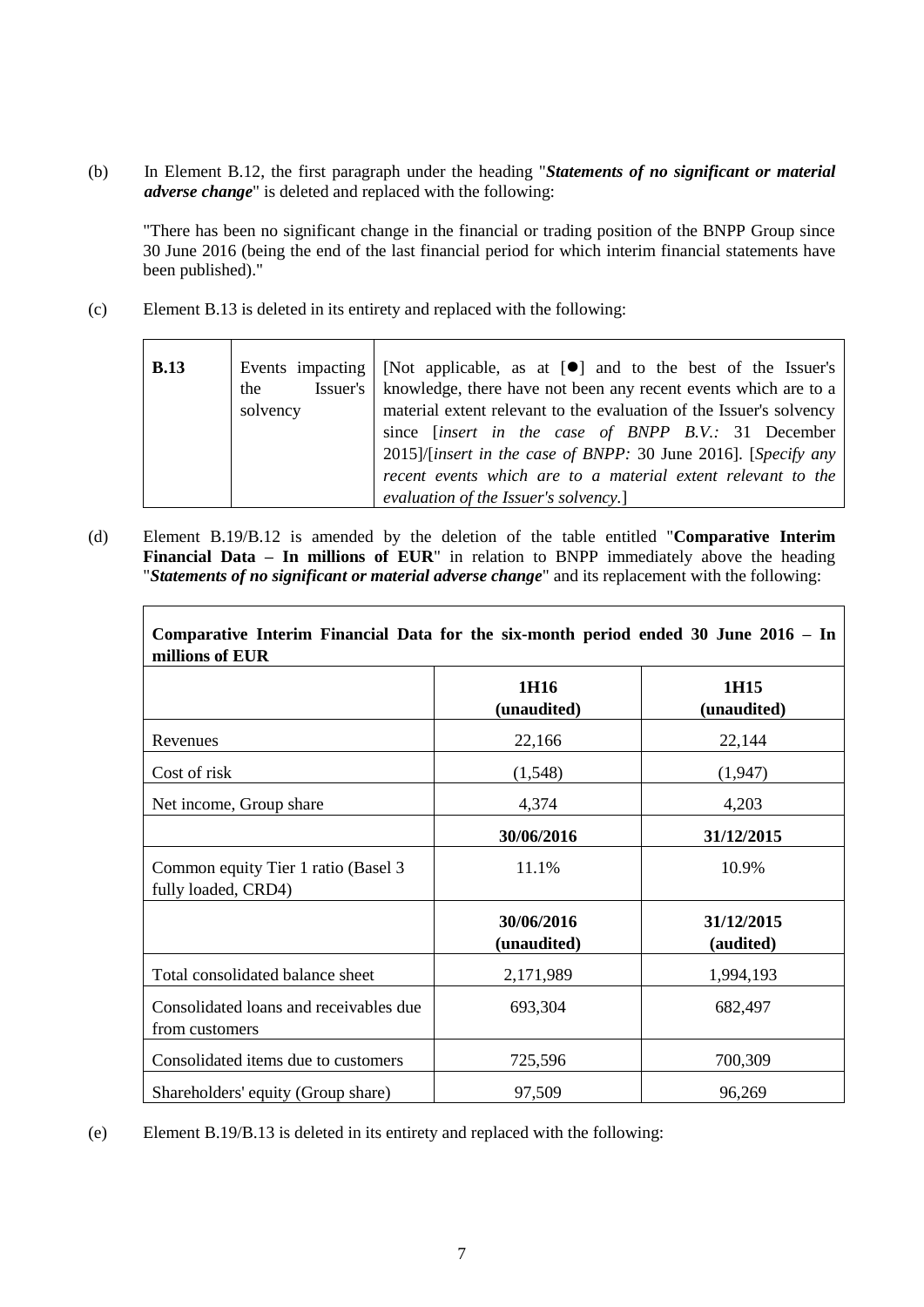| B.19/<br><b>B.13</b> | solvency | Events impacting $\vert$ [As at $\vert \bullet \vert$ ] and to the best of the Guarantor's knowledge, there<br>the Guarantor's have not been any recent events which are to a material extent<br>relevant to the evaluation of the Guarantor's solvency since 30<br>June 2016].] |
|----------------------|----------|----------------------------------------------------------------------------------------------------------------------------------------------------------------------------------------------------------------------------------------------------------------------------------|
|                      |          | [Specify any recent events which are to a material extent relevant<br>to the evaluation of the Guarantor's solvency.]                                                                                                                                                            |

(f) Element C.5 is deleted in its entirety and replaced with the following:

ř.

| C.5 | Restrictions on | The Securities will be freely transferable, subject to the offering |  |
|-----|-----------------|---------------------------------------------------------------------|--|
|     | free            | and selling restrictions in the United States, the European         |  |
|     | transferability | Economic Area, Belgium, the Czech Republic, Denmark,                |  |
|     |                 | Finland, France, Germany, Hungary, Ireland, Italy, Luxembourg,      |  |
|     |                 | Norway, Poland, Spain, Sweden, the United Kingdom, Japan and        |  |
|     |                 | Australia and under the Prospectus Directive and the laws of any    |  |
|     |                 | jurisdiction in which the relevant Securities are offered or sold.  |  |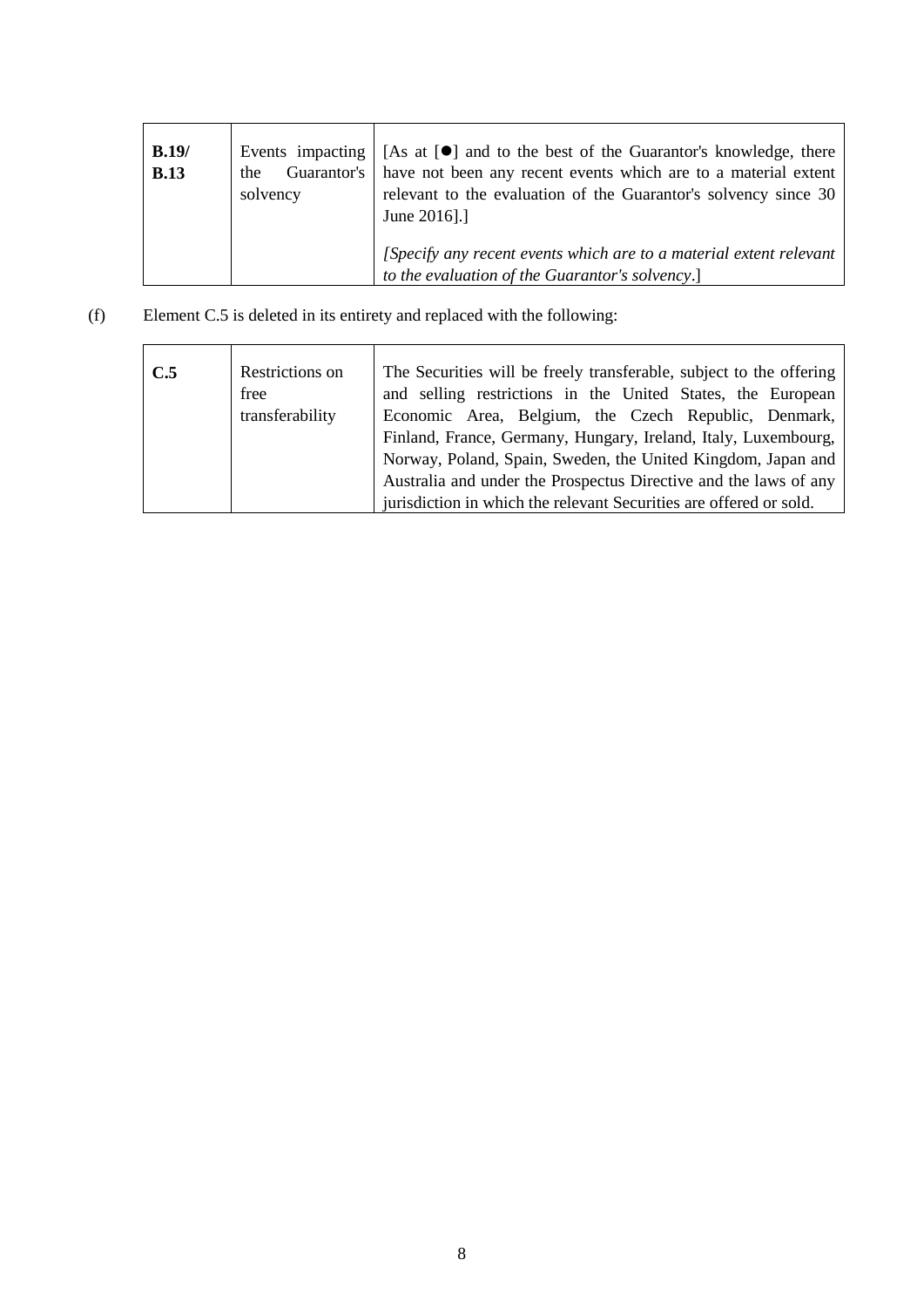## **AMENDMENTS TO THE PROGRAMME SUMMARY IN RELATION TO THIS BASE PROSPECTUS (IN FRENCH) AND THE PRO FORMA ISSUE SPECIFIC SUMMARY OF THE PROGRAMME IN RELATION TO THE BASE PROSPECTUS (IN FRENCH)**

- 1. Le "Résumé du Programme en relation avec le Prospectus de Base" figurant aux pages 57 à 111 du Prospectus de Base est modifié comme suit:
- (a) L'Elément B.12, est modifié par la suppression du tableau intitulé "**Données Financières Intermédiaires Comparées – En millions d'EUR**" sous le titre "**En relation avec BNPP :**" et immédiatement au-dessus du titre "*Déclarations relatives à l'absence de changement significatif ou de changement défavorable significatif*" et son remplacement par ce qui suit :

| Données Financières Intermédiaires Comparées pour la période de 6 mois se terminant le<br>30 juin 2016 – En millions d'EUR |                             |                         |
|----------------------------------------------------------------------------------------------------------------------------|-----------------------------|-------------------------|
|                                                                                                                            | <b>1S16</b>                 | <b>1S15</b>             |
|                                                                                                                            | (non audités)               | (non audités)           |
| Produit Net Bancaire                                                                                                       | 22.166                      | 22.144                  |
| Coût du Risque                                                                                                             | (1.548)                     | (1.947)                 |
| Résultat Net, part du Groupe                                                                                               | 4.374                       | 4.203                   |
|                                                                                                                            | 30/06/2016                  | 31/12/2015              |
| Ratio Common Equity Tier 1 (Bâle 3)<br>pleinement appliqué, CRD4)                                                          | 11,1%                       | 10,9%                   |
|                                                                                                                            | 30/06/2016<br>(non audités) | 31/12/2015<br>(audités) |
|                                                                                                                            |                             |                         |
| Total du bilan consolidé                                                                                                   | 2.171.989                   | 1.994.193               |
| Total des prêts et créances sur la<br>clientèle                                                                            | 693.304                     | 682.497                 |
| Total des dettes envers la clientèle                                                                                       | 725.596                     | 700.309                 |
| Capitaux Propres (part du Groupe)                                                                                          | 97.509                      | 96.269                  |

(b) Dans l'Elément B.12, la première phrase du paragraphe sous le titre "*Déclarations relatives à l'absence de changement significatif ou de changement défavorable significatif*" est supprimée et remplacée par ce qui suit :

"Il ne s'est produit aucun changement significatif dans la situation financière ou commerciale du Groupe BNPP depuis le 30 juin 2016 (date de clôture de la dernière période comptable pour laquelle des états financiers intermédiaires ont été publiés)."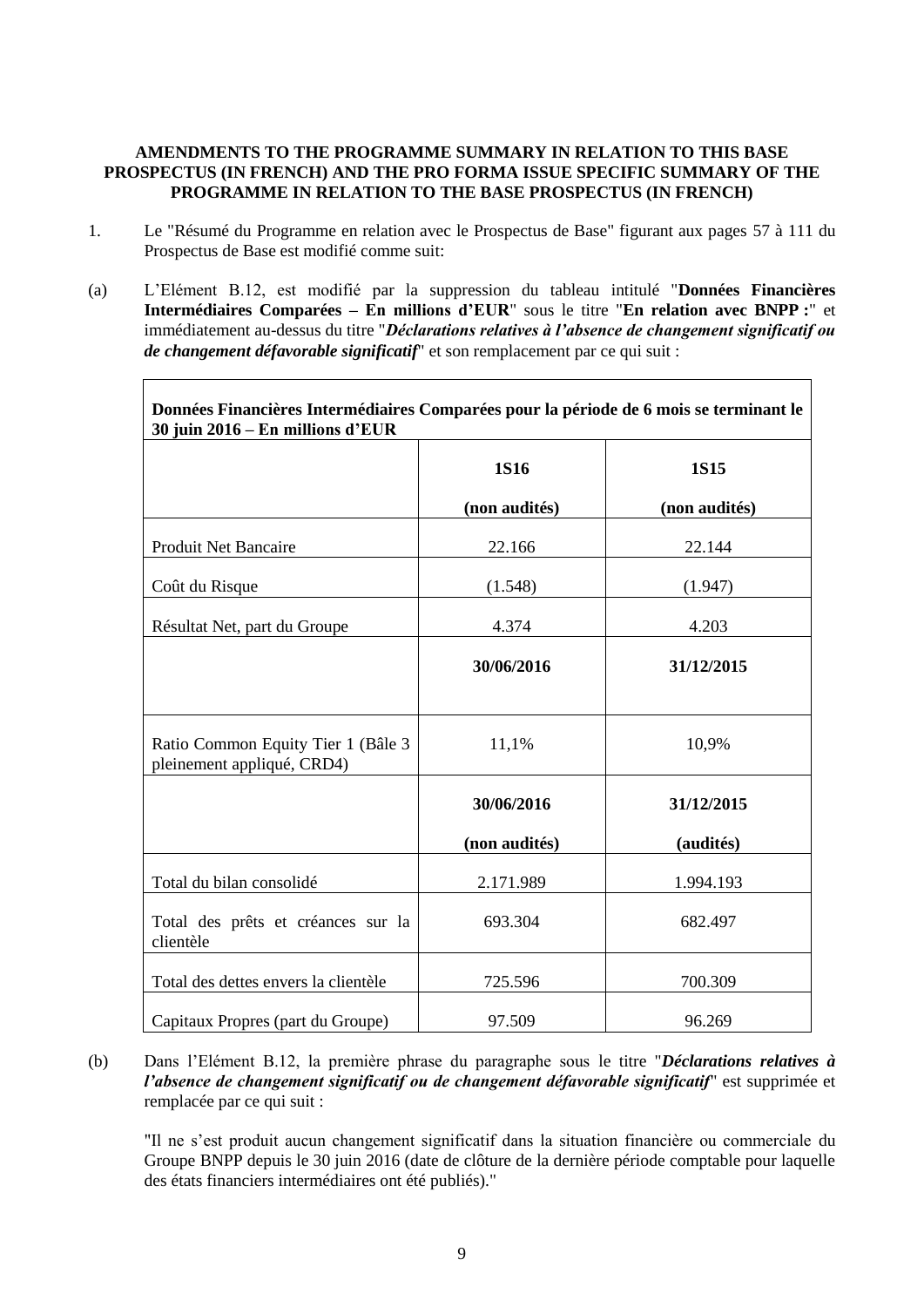(c) L'Elément B.13 est entièrement supprimé et remplacé par ce qui suit :

| <b>B.13</b> | Evènements<br>impactant<br>la<br>solvabilité<br>de<br>l'Emetteur | Sans objet, au 4 août 2016 et à la connaissance de l'Emetteur, il<br>ne s'est produit aucun évènement récent qui présente un intérêt<br>significatif pour l'évaluation de la solvabilité de l'Emetteur<br>depuis le 31 décembre 2015 (s'agissant de BNPP B.V.) et le 30<br>juin 2016 (s'agissant de BNPP). |
|-------------|------------------------------------------------------------------|------------------------------------------------------------------------------------------------------------------------------------------------------------------------------------------------------------------------------------------------------------------------------------------------------------|
|-------------|------------------------------------------------------------------|------------------------------------------------------------------------------------------------------------------------------------------------------------------------------------------------------------------------------------------------------------------------------------------------------------|

(d) L'Elément C.5 est supprimé dans son intégralité et remplacé par ce qui suit :

| C.5 | Restrictions à la<br>libre<br>négociabilité | Les Titres seront librement négociables, sous réserve des<br>restrictions d'offre et de vente en vigueur aux États-Unis, dans<br>l'Espace Economique Européen, en Belgique, en République<br>Tchèque, au Danemark, en Finlande, en France, en Allemagne,<br>en Hongrie, en Irlande, en Italie, au Luxembourg, en Norvège,<br>en Pologne, en Espagne, en Suède, au Royaume-Uni, au Japon<br>et en Australie, et conformément à la Directive Prospectus et |
|-----|---------------------------------------------|----------------------------------------------------------------------------------------------------------------------------------------------------------------------------------------------------------------------------------------------------------------------------------------------------------------------------------------------------------------------------------------------------------------------------------------------------------|
|     |                                             | aux lois de toutes juridictions dans lesquelles les Titres<br>concernés sont offerts ou vendus.                                                                                                                                                                                                                                                                                                                                                          |

(e) Dans l'Elément E.3, le premier paragraphe est supprimé et remplacé par ce qui suit :

"Les titres émis en vertu de ce Prospectus de Base peuvent être offerts au public dans le cadre d'une Offre Non-exemptée en Belgique, au Danemark, en Finlande, en France, en Allemagne, en Hongrie, en Irlande, en Italie, au Luxembourg, en Norvège, En Pologne, en Espagne, en Suède, en République Tchèque et au Royaume-Uni."

- 2. Le "Modèle de Résumé du Programme Spécifique à l'Emission en relation avec le Prospectus de Base" figurant aux pages 171 à 239 du Prospectus de Base est modifié comme suit :
- (a) L'Elément B.12, est modifié par la suppression du tableau intitulé "**Données Financières Intermédiaires Comparées – En millions d'EUR**" en relation avec BNPP et immédiatement audessus du titre "*Déclarations relatives à l'absence de changement significatif ou de changement défavorable significatif*" et son remplacement par ce qui suit :

| Données Financières Intermédiaires Comparées pour la période de 6 mois se terminant le<br>30 juin $2016 - En$ millions d'EUR |               |               |  |  |
|------------------------------------------------------------------------------------------------------------------------------|---------------|---------------|--|--|
|                                                                                                                              | <b>1S16</b>   | <b>1S15</b>   |  |  |
|                                                                                                                              | (non audités) | (non audités) |  |  |
| Produit Net Bancaire                                                                                                         | 22.166        | 22.144        |  |  |
| Coût du Risque                                                                                                               | (1.548)       | (1.947)       |  |  |
| Résultat Net, part du Groupe                                                                                                 | 4.374         | 4.203         |  |  |
|                                                                                                                              | 30/06/2016    | 31/12/2015    |  |  |
| Ratio Common Equity Tier 1 (Bâle 3)<br>pleinement appliqué, CRD4)                                                            | 11,1%         | 10,9%         |  |  |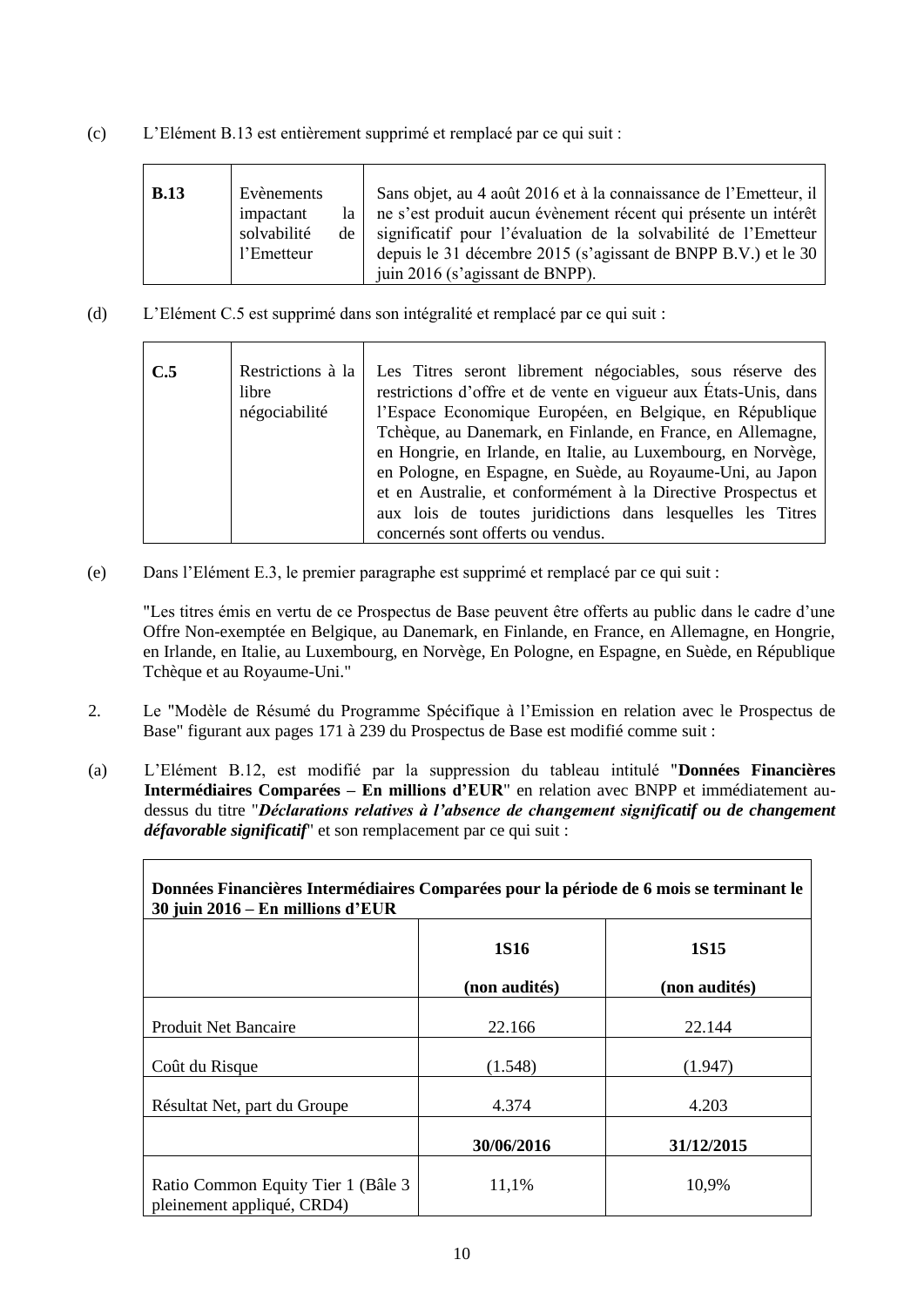|                                                 | 30/06/2016    | 31/12/2015 |
|-------------------------------------------------|---------------|------------|
|                                                 | (non audités) | (audités)  |
| Total du bilan consolidé                        | 2.171.989     | 1.994.193  |
| Total des prêts et créances sur la<br>clientèle | 693.304       | 682.497    |
| Total des dettes envers la clientèle            | 725.596       | 700.309    |
| Capitaux Propres (part du Groupe)               | 97.509        | 96.2691    |

(b) Dans l'Elément B.12, le premier paragraphe sous le titre "*Déclarations relatives à l'absence de changement significatif ou de changement défavorable significatif*" est supprimé et remplacé par ce qui suit :

"Il ne s'est produit aucun changement significatif dans la situation financière ou commerciale du Groupe BNPP depuis le 30 juin 2016 (date de clôture de la dernière période comptable pour laquelle des états financiers intermédiaires ont été publiés)."

(c) L'Elément B.13 est entièrement supprimé et remplacé par ce qui suit :

Г

| <b>B.13</b> | Evènements<br>impactant<br>la<br>solvabilité<br>de<br>l'Emetteur | Sans objet, au [●] et à la connaissance de l'Emetteur, il ne s'est<br>produit aucun évènement récent qui présente un intérêt<br>significatif pour l'évaluation de la solvabilité de l'Emetteur<br>depuis le [A insérer si BNPP B.V. est l'Emetteur : 31 décembre<br>$2015$ ]/[A insérer si BNPP est l'Emetteur : 30 juin 2016].<br>[Préciser tout événement récent présentant un intérêt |
|-------------|------------------------------------------------------------------|------------------------------------------------------------------------------------------------------------------------------------------------------------------------------------------------------------------------------------------------------------------------------------------------------------------------------------------------------------------------------------------|
|             |                                                                  | significatif pour l'évaluation de la solvabilité de l'Emetteur.]                                                                                                                                                                                                                                                                                                                         |

(d) L'Elément B.19/B.12, est modifié par la suppression du tableau intitulé "**Données Financières Intermédiaires Comparées – En millions d'EUR**" en relation avec BNPP et immédiatement audessus du titre "*Déclarations relatives à l'absence de changement significatif ou de changement défavorable significatif*" et son remplacement par ce qui suit :

٦

| Données Financières Intermédiaires Comparées pour la période de 6 mois se terminant le<br>30 juin $2016 - En$ millions d'EUR |               |               |  |  |
|------------------------------------------------------------------------------------------------------------------------------|---------------|---------------|--|--|
|                                                                                                                              | <b>1S16</b>   | <b>1S15</b>   |  |  |
|                                                                                                                              | (non audités) | (non audités) |  |  |
| <b>Produit Net Bancaire</b>                                                                                                  | 22.166        | 22.144        |  |  |
| Coût du Risque                                                                                                               | (1.548)       | (1.947)       |  |  |
| Résultat Net, part du Groupe                                                                                                 | 4.374         | 4.203         |  |  |
|                                                                                                                              | 30/06/2016    | 31/12/2015    |  |  |
| Ratio Common Equity Tier 1 (Bâle 3)                                                                                          | 11,1%         | 10.9%         |  |  |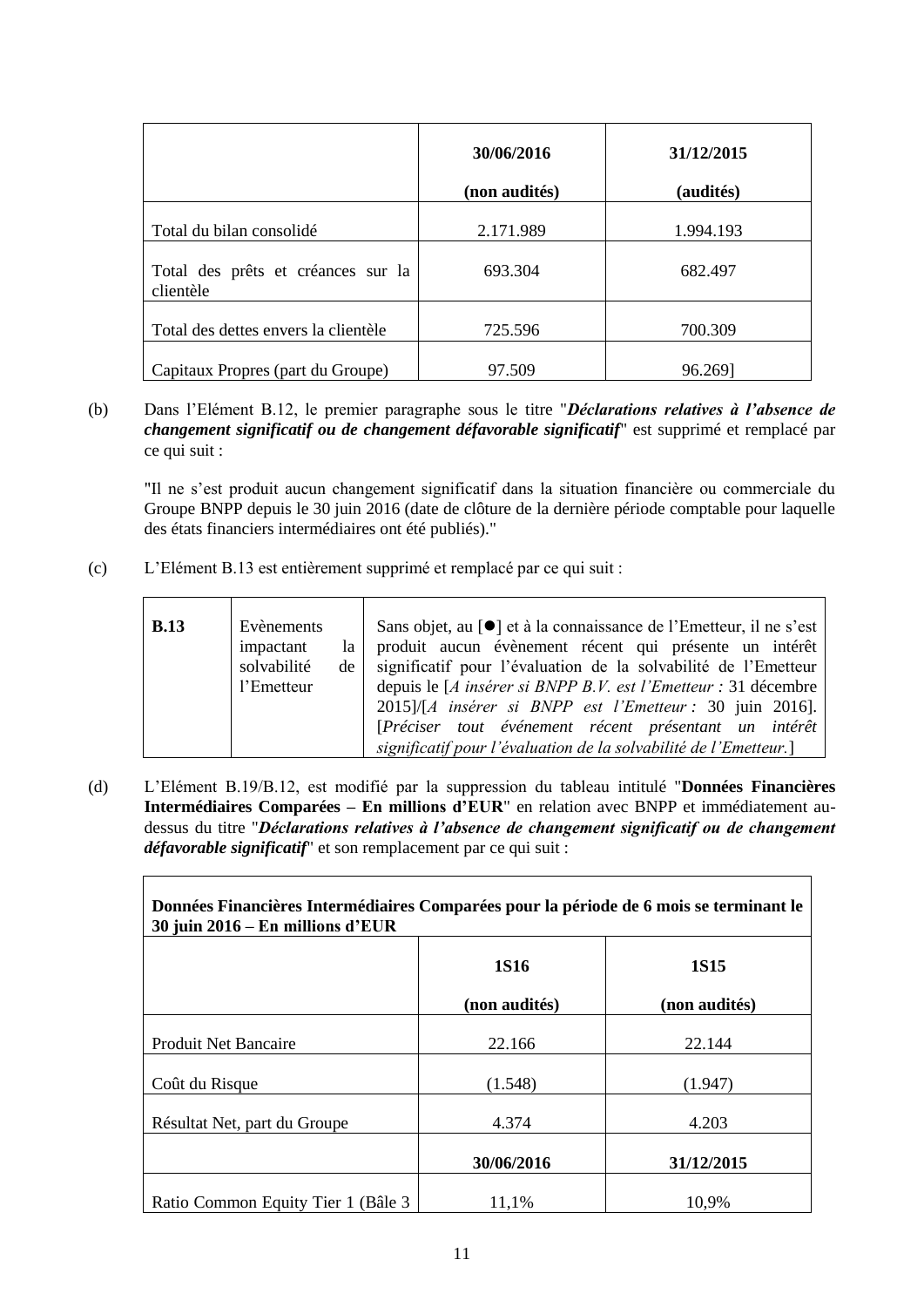| pleinement appliqué, CRD4)                      |                             |                         |
|-------------------------------------------------|-----------------------------|-------------------------|
|                                                 | 30/06/2016<br>(non audités) | 31/12/2015<br>(audités) |
| Total du bilan consolidé                        | 2.171.989                   | 1.994.193               |
| Total des prêts et créances sur la<br>clientèle | 693.304                     | 682.497                 |
| Total des dettes envers la clientèle            | 725.596                     | 700.309                 |
| Capitaux Propres (part du Groupe)               | 97.509                      | 96.269                  |

(e) Dans l'Elément B.19/B.12, le paragraphe sous le sous-titre "*[A insérer quand BNPP est le Garant :*" sous le titre "*Déclarations relatives à l'absence de changement significatif ou de changement défavorable significatif*" est supprimé et remplacé par ce qui suit :

"Il ne s'est produit aucun changement défavorable significatif dans les perspectives de BNPP depuis le 31 décembre 2015 (date de clôture de la dernière période comptable pour laquelle des états financiers audités ont été publiés).]"

(f) L'Elément B.19/B.13 est entièrement supprimé et remplacé par ce qui suit :

| <b>B.13</b> | Evènements<br>impactant<br>la<br>solvabilité<br>$du$  <br>Garant | [Au [●] et à la connaissance du Garant, il ne s'est produit aucun<br>évènement récent qui présente un intérêt significatif pour<br>l'évaluation de la solvabilité du Garant depuis le 30 juin 2016. |
|-------------|------------------------------------------------------------------|-----------------------------------------------------------------------------------------------------------------------------------------------------------------------------------------------------|
|             |                                                                  | [Préciser tout événement récent présentant un intérêt<br>significatif pour l'évaluation de la solvabilité du Garant.]                                                                               |

(g) L'Elément C.5 est supprimé dans son intégralité et remplacé par ce qui suit :

| C.5 | Restrictions à la<br>libre<br>négociabilité | Les Titres seront librement négociables, sous réserve des<br>restrictions d'offre et de vente en vigueur aux États-Unis, dans<br>l'Espace Economique Européen, en Belgique, en République  |  |  |
|-----|---------------------------------------------|--------------------------------------------------------------------------------------------------------------------------------------------------------------------------------------------|--|--|
|     |                                             | Tchèque, au Danemark, en Finlande, en France, en Allemagne,<br>en Hongrie, en Irlande, en Italie, au Luxembourg, en Norvège,<br>en Pologne, en Espagne, en Suède, au Royaume-Uni, au Japon |  |  |
|     |                                             | et en Australie, et conformément à la Directive Prospectus et<br>aux lois de toutes juridictions dans lesquelles les Titres<br>concernés sont offerts ou vendus.                           |  |  |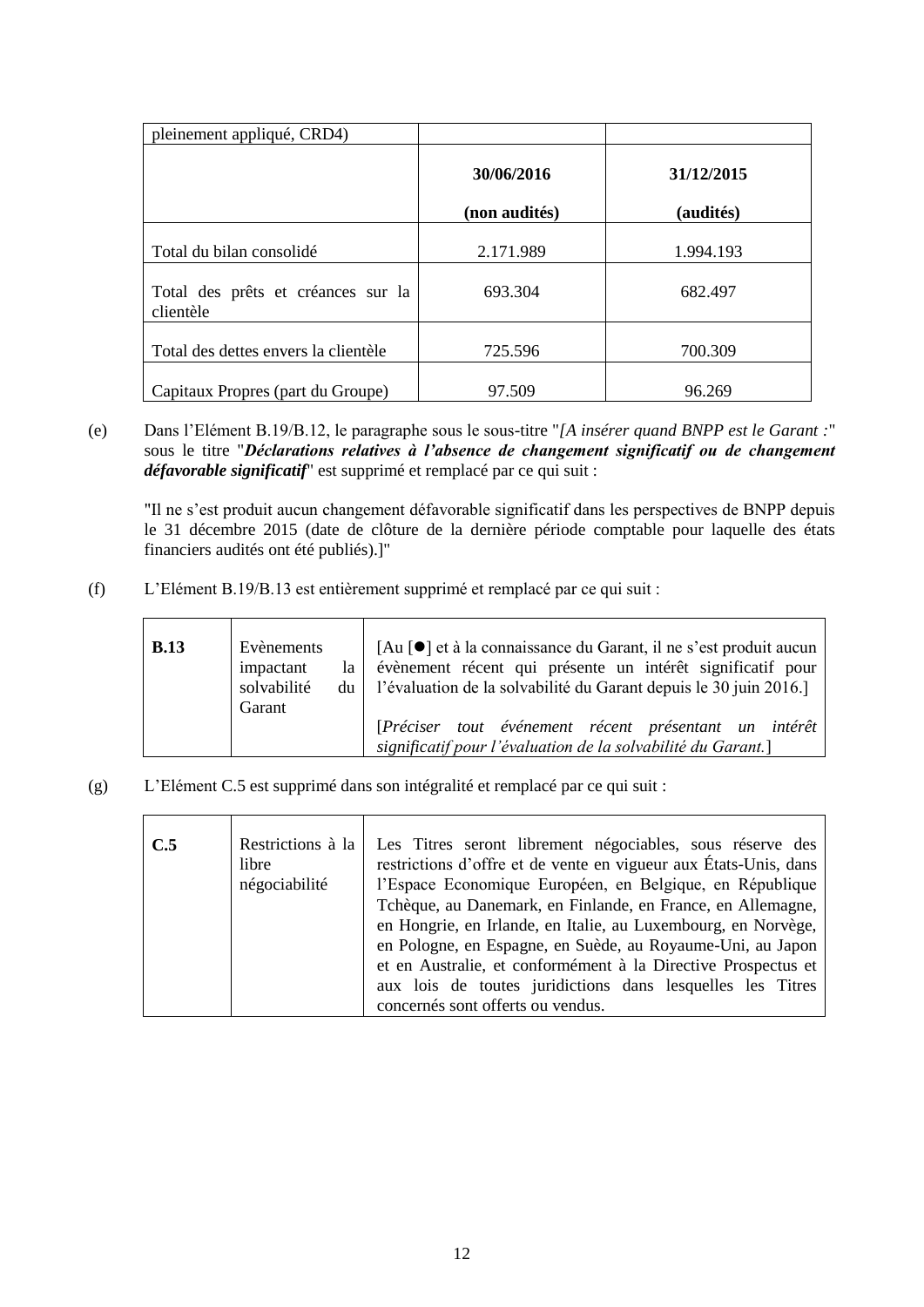## **DOCUMENTS INCORPORATED BY REFERENCE**

On 1 August 2016, BNPP filed with the AMF the *Actualisation du Document de référence 2015 et rapport financier semestriel déposée auprès de l'AMF le 1er août 2016* including (i) the half year management report of BNPP and (ii) the unaudited financial information of BNPP as at and for the six-month period ended 30 June 2016 and the review report thereon.

A free English translation of *Actualisation du Document de référence 2015 et rapport financier semestriel déposée auprès de l'AMF le 1er août 2016* has been filed with the AMF on 1 August 2016 for the purposes of the Prospectus Directive and, by virtue of this First Supplement and other than the sections entitled "Persons Responsible for the Update to the Registration Document" and the "Table of Concordance", is incorporated in, and forms part of, the Base Prospectus.

The section "**DOCUMENTS INCORPORATED BY REFERENCE**" in the Base Prospectus is updated as follows:

- (a) the word "and" at the end of paragraph (f) is deleted;
- (b) the "," at the end of paragraph (g) is deleted and replaced with "; and";
- (c) the following new paragraph (h) is added under paragraph (g):
	- "(h) the BNPP *Actualisation du Document de référence 2015 et rapport financier semestriel déposée auprès de l'AMF le 1<sup>er</sup> août 2016* (in English) (other than the sections entitled "Persons Responsible for the Update to the Registration Document" and the "Table of Concordance") with filing number D.16-0126-A02 (the "**Second Update to the BNPP 2015 Registration Document**"),"
- (d) the following new table is inserted immediately following the table entitled "*First Update to the BNPP 2015 Registration Document*" and above the heading "**BNP PARIBAS ARBITRAGE ISSUANCE B.V.**":

| <b>Second Update to the BNPP 2015 Registration Document</b> |                                                                                     |  |  |  |
|-------------------------------------------------------------|-------------------------------------------------------------------------------------|--|--|--|
| Half year management report                                 | Pages 3 to 67 of the Second Update to the<br><b>BNPP 2015 Registration Document</b> |  |  |  |
| Group presentation                                          | Page 3 of the Second Update to the BNPP<br>2015 Registration Document               |  |  |  |
| 2016 first half results                                     | Pages 4 to 65 of the Second Update to the<br><b>BNPP 2015 Registration Document</b> |  |  |  |
| Long term and short term credit ratings                     | Page 67 of the Second Update to the BNPP<br>2015 Registration Document              |  |  |  |
| Related parties                                             | Page 67 of the Second Update to the BNPP<br>2015 Registration Document              |  |  |  |
| Risk factors                                                | Pages 67 and 154 of the Second Update to<br>the BNPP 2015 Registration Document     |  |  |  |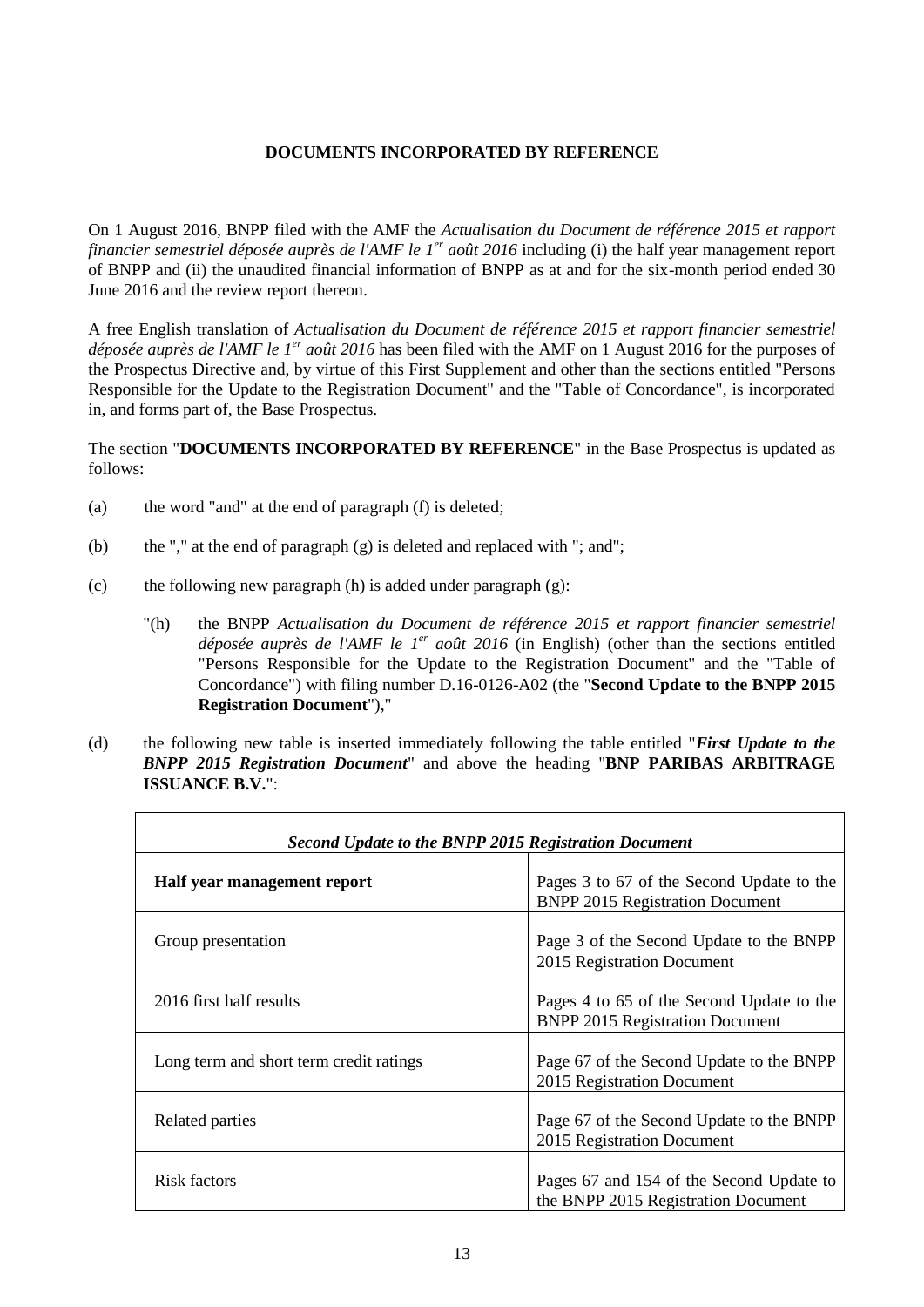| Recent events                                                                                                  | Pages 4 to 13 of the Second Update to the<br><b>BNPP 2015 Registration Document</b>  |  |
|----------------------------------------------------------------------------------------------------------------|--------------------------------------------------------------------------------------|--|
| <b>Financial information as at 30 June 2016</b>                                                                | Pages 69 to 153 of the Second Update to<br>the BNPP 2015 Registration Document       |  |
| Consolidated financial report as at 30 June 2016                                                               | Pages 69 to 151 of the Second Update to<br>the BNPP 2015 Registration Document       |  |
| Profit and loss account for the first half of 2016                                                             | Page 70 of the Second Update to the BNPP<br>2015 Registration Document               |  |
| Statement of net income and changes in assets and<br>liabilities recognised directly in equity                 | Page 71 of the Second Update to the BNPP<br>2015 Registration Document               |  |
| Balance sheet at 30 June 2016                                                                                  | Page 72 of the Second Update to the BNPP<br>2015 Registration Document               |  |
| Cash flow statement for the first half of 2016                                                                 | Page 73 of the Second Update to the BNPP<br>2015 Registration Document               |  |
| Statement of changes in shareholders' equity between<br>1 January 2015 and 30 June 2016                        | Pages 74 to 75 of the Second Update to the<br><b>BNPP 2015 Registration Document</b> |  |
| Notes to the financial statements<br>(prepared in<br>accordance with IFRS as adopted by the European<br>Union) | Pages 76 to 151 of the Second Update to<br>the BNPP 2015 Registration Document       |  |
| Statutory auditors' review report on the 2016 interim<br>financial information                                 | Pages 152 to 153 of the Second Update to<br>the BNPP 2015 Registration Document      |  |
| <b>Additional information</b>                                                                                  | Pages 164 to 175 of the Second Update to<br>the BNPP 2015 Registration Document      |  |
| Ownership structure at 30 June 2016                                                                            | Page 164 of the Second Update to the<br><b>BNPP 2015 Registration Document</b>       |  |
| Changes in BNP Paribas' capital                                                                                | Pages 165 to 166 of the Second Update to<br>the BNPP 2015 Registration Document      |  |
| Significant changes                                                                                            | Page 175 of the Second Update to the<br><b>BNPP 2015 Registration Document</b>       |  |
| Trends                                                                                                         | Page 175 of the Second Update to the<br><b>BNPP 2015 Registration Document</b>       |  |

(e) the penultimate sentence in the penultimate paragraph is deleted and replaced with the following:

"Each of the documents incorporated by reference in (d) to (h) above will only be made available by the relevant Issuer or the Guarantor (if applicable) to which such document relates."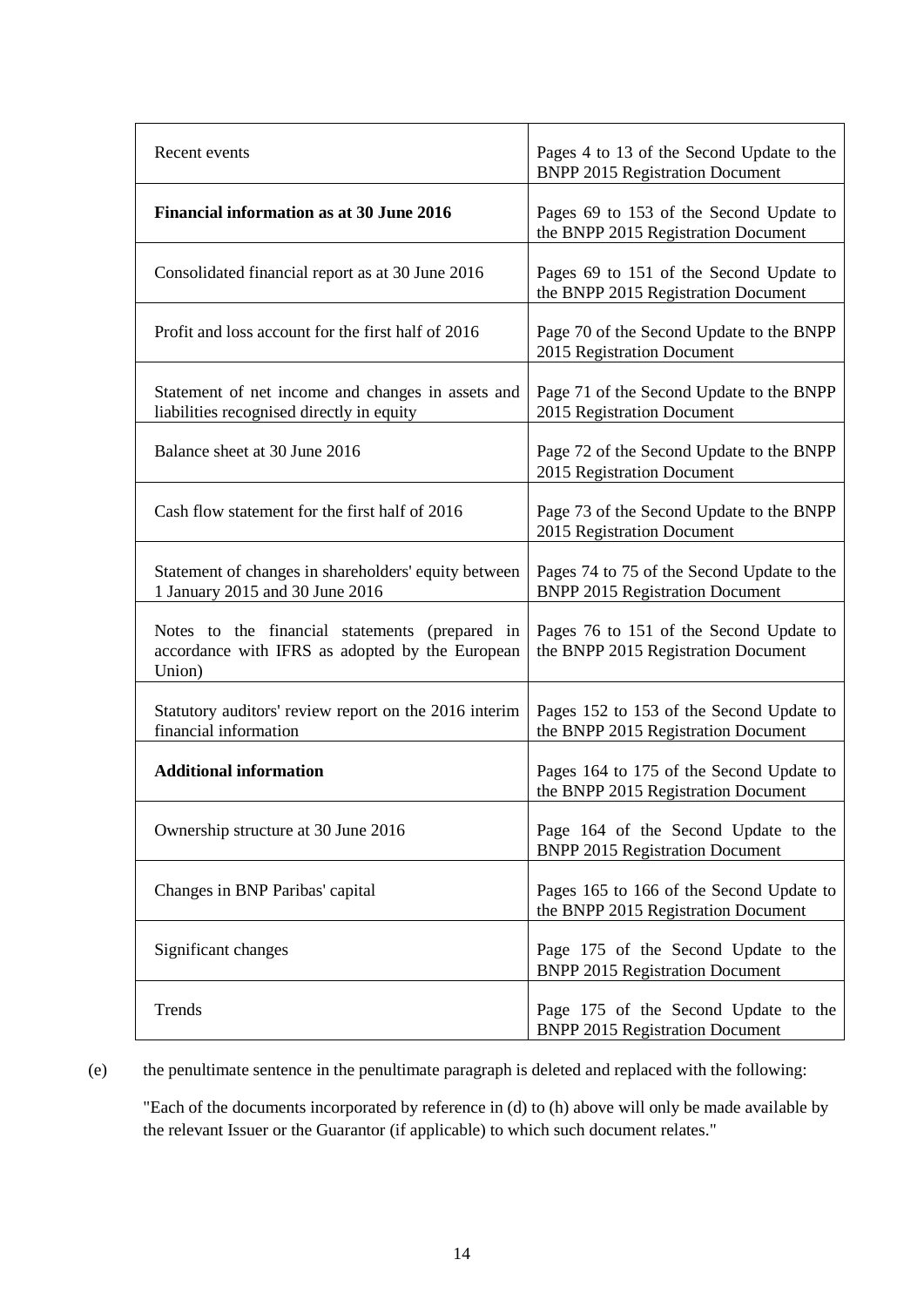#### **AMENDMENTS TO THE TERMS AND CONDITIONS OF THE SECURITIES**

*In relation to the amendments to the third paragraph of Condition 3 (Status of the Securities and Guarantee) in the Terms and Conditions of the Securities set out in this section: (i) text which, by virtue of this First Supplement, is deleted therefrom is shown with a line drawn through the middle of the deleted text, and (ii) text which, by virtue of this First Supplement is added thereto is shown underlined.*

The third paragraph of Condition 3 (*Status of the Securities and Guarantee*) in the Terms and Conditions of the Securities on pages 464 to 565 of the Base Prospectus is amended as follows:

Unless Waiver of Set-Off is specified as not applicable in the applicable Final Terms, and subject to applicable law, no Holder may exercise or claim any right of set-off, compensation or retention in respect of any amount owed to it by the Issuer (or, if applicable, the Guarantor) arising under or in connection with the Securities and each Holder shall, by virtue of being the holder of any Security, be deemed to have waived to the extent permitted applicable law all such rights of set-off, compensation and retention in respect of such Securities, both before and during any resolution, winding-up, liquidation or administration of the Issuer (or, if applicable, the Guarantor). Notwithstanding the provisions of the foregoing sentence, if any of the said rights and claims of any Holder against the Issuer (or, if applicable, the Guarantor) is discharged by set-off, compensation or retention, such Holder will immediately pay an amount equal to the amount of such discharge to the Issuer (or, if applicable, the Guarantor) or, in the event of winding-up or administration of the Issuer (or, if applicable, the Guarantor), the liquidator or, as applicable, the administrator of the Issuer (or, if applicable, the Guarantor).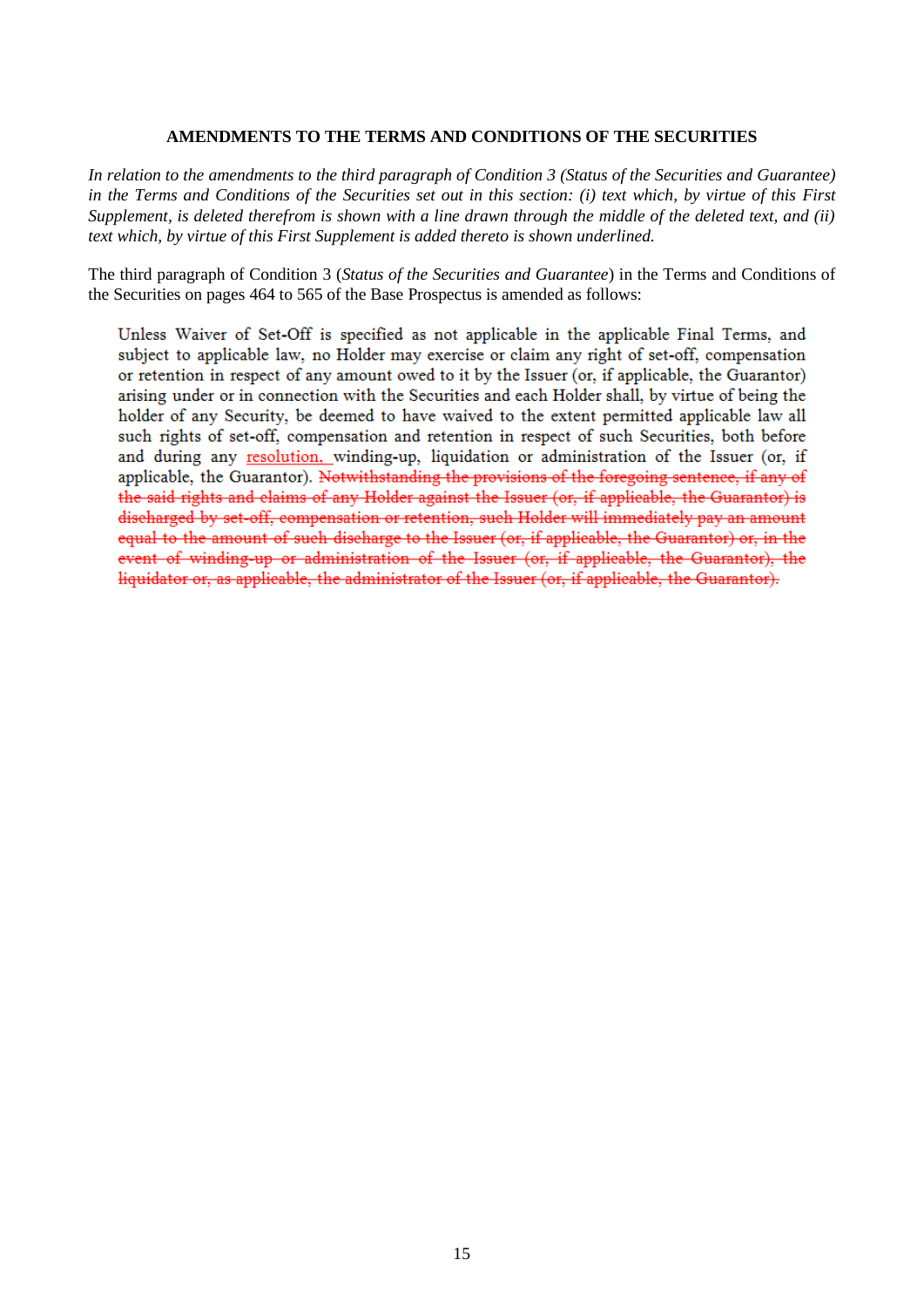### **AMENDMENTS TO THE FORM OF FINAL TERMS FOR CERTIFICATES**

*In relation to the amendments to paragraph 49(m) of Part A – Contractual Terms in the Form of Final Terms for Certificates set out in this section text which, by virtue of this First Supplement, is added thereto is shown underlined.*

Paragraph 49(m) of Part A – Contractual Terms of the Form of Final Terms for Certificates, as set out on pages 372 to 463 of the Base Prospectus is amended as follows:

| $^{\prime\prime}(m)$ | Related Agreement[s]: |                          |                                          | [Applicable/Not applicable] [Delete remaining<br>sub-paragraphs if not applicable]                                        |
|----------------------|-----------------------|--------------------------|------------------------------------------|---------------------------------------------------------------------------------------------------------------------------|
|                      | (i)                   | Swap Agreement:          |                                          | [Applicable/Not applicable][Delete remaining<br>sub-paragraphs if not applicable]                                         |
|                      |                       |                          | Swap Counterparty:                       | [BNP Paribas] /[specify]                                                                                                  |
|                      |                       | $\overline{\phantom{0}}$ | <b>Credit Support Document:</b><br>Swap  | [As set out in Collateral Security Condition<br>1]/[specify]/ [Not applicable]                                            |
|                      |                       |                          | Agreement<br><b>Termination Payment:</b> | Access:<br>[Applicable][Not]<br>[Recovery]<br>applicable <sup>[</sup> : Extinguisher of All Swap Flows is<br>applicable]] |
|                      | (ii)                  | Repurchase Agreement:    |                                          | [Applicable/Not applicable]                                                                                               |
|                      |                       |                          | Repo Counterparty:                       | [BNP Paribas] / [Not applicable]/[Specify]                                                                                |
|                      |                       |                          | <b>Repo Collateral Securities</b>        | [Specify]                                                                                                                 |
|                      | (iii)                 |                          | <b>Collateral Exchange Agreement:</b>    | [Applicable/Not applicable]                                                                                               |
|                      |                       |                          | Collateral<br>Exchange<br>Counterparty:  | [BNP Paribas ]/[Specify]                                                                                                  |
|                      |                       |                          | Replacement<br>Collateral<br>Assets:     | [Specify]                                                                                                                 |
|                      |                       |                          | Collateralisation<br>Over<br>Level:      | $[Specify]$ "                                                                                                             |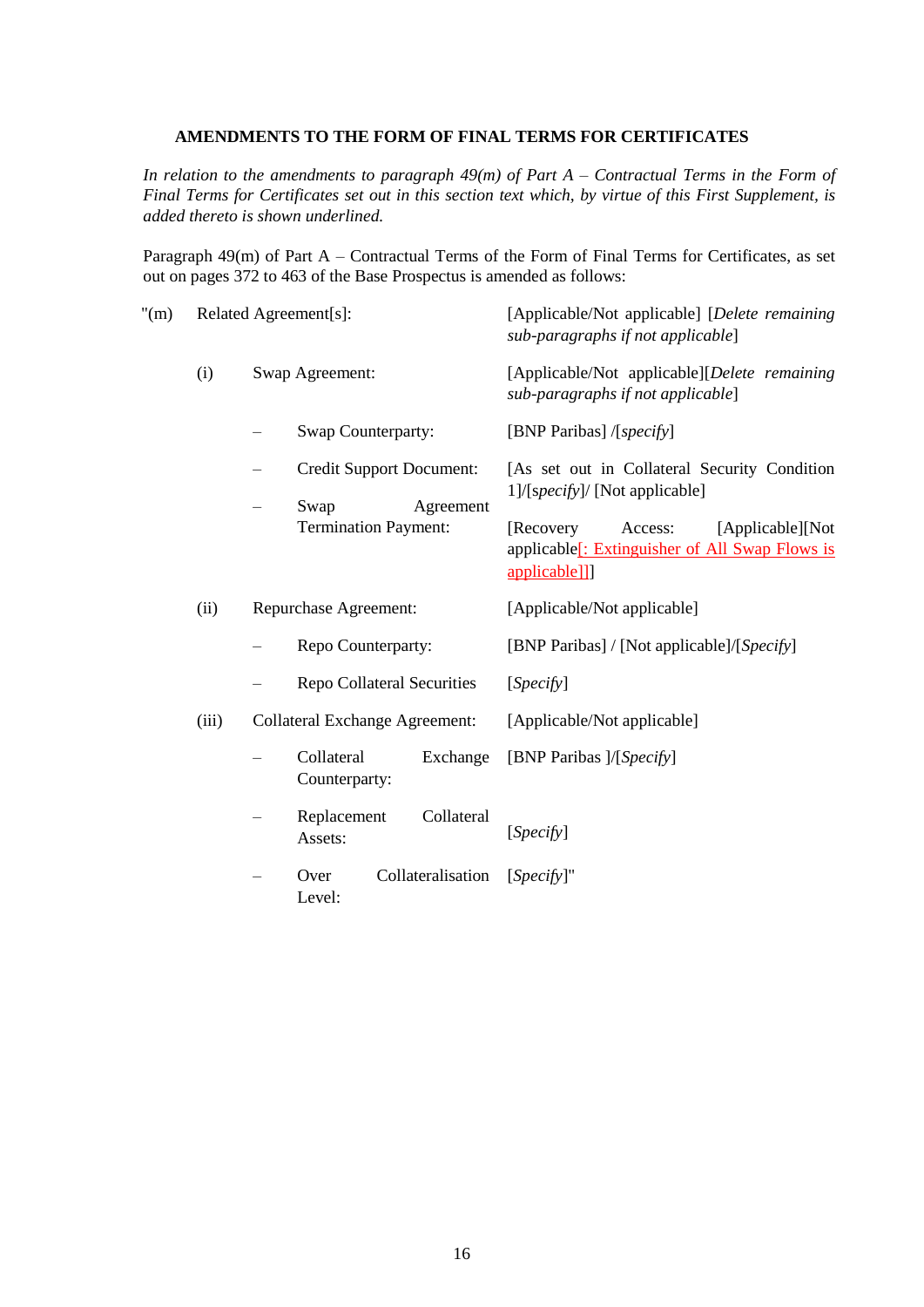## **AMENDMENTS TO ANNEX 13 – ADDITIONAL TERMS AND CONDITIONS FOR SECURED SECURITIES**

*In relation to the amendments to Annex 13 – Additional Terms and Conditions for Secured Securities set out in this section: (i) text which, by virtue of this First Supplement, is deleted therefrom is shown with a line drawn through the middle of the deleted text, and (ii) text which, by virtue of this First Supplement is added thereto is shown underlined.*

Annex 13 – Additional Terms and Conditions for Secured Securities on pages 833 to 986 of the Base Prospectus is amended as follows:

- (a) each reference in Part D of Annex 13 to "Part A-1 of Annex 12 (Additional Terms for Credit Securities)" shall be deleted and replaced with a reference to "Part A of Annex 12 (Additional Terms for Credit Securities)";
- (b) the definition of Early Redemption Costs in Collateral Security Condition 1 shall be amended as follows:

"Early Redemption Costs" means, as determined by the Calculation Agent, an amount equal to the aggregate of (i) any amounts payable in respect of any Security Trustee's fees, costs and expenses, (ii) the fees, costs and expenses (if any) incurred by the Issuer and/or the Collateral Custodian in the sale of the Specified Reference Collateral Assets, (iii) any Swap Agreement Termination Payment due from the Issuer to the Swap Counterparty, (iv) any Repurchase Agreement Termination Payment (where applicable) due from the Issuer to the Repo Counterparty. (v) any Collateral Exchange Termination Payment (where applicable) due from the Issuer to the Collateral Exchange Counterparty and (vi) where the Securities are Credit Notional Value Repack Securities and the relevant Early Redemption Event is a CDS Credit Event, less any settlement amount payable by the Issuer under the applicable credit default swap agreement entered into by the Issuer with the relevant Swap Counterparty;

(c) the definition of Early Redemption Event in Collateral Security Condition 1 shall be amended as follows:

"**Early Redemption Event**" means the occurrence of one or more of the following events as specified as applicable in the applicable Final Terms in respect of the relevant Secured Securities:

- (a) Annex Early Redemption Event;
- (b) Asset Payment Default Event;
- (c) Asset Default Event;
- (d) Asset Redemption Event;
- (e) Asset Payment Shortfall Event;
- (f) CDS Credit Event;
- (g) MTM Trigger Redemption Event;
- (h) RCA Change in Law Event;
- (i) RCA Regulatory Event;
- (j) RCA Repudiation/Moratorium Event;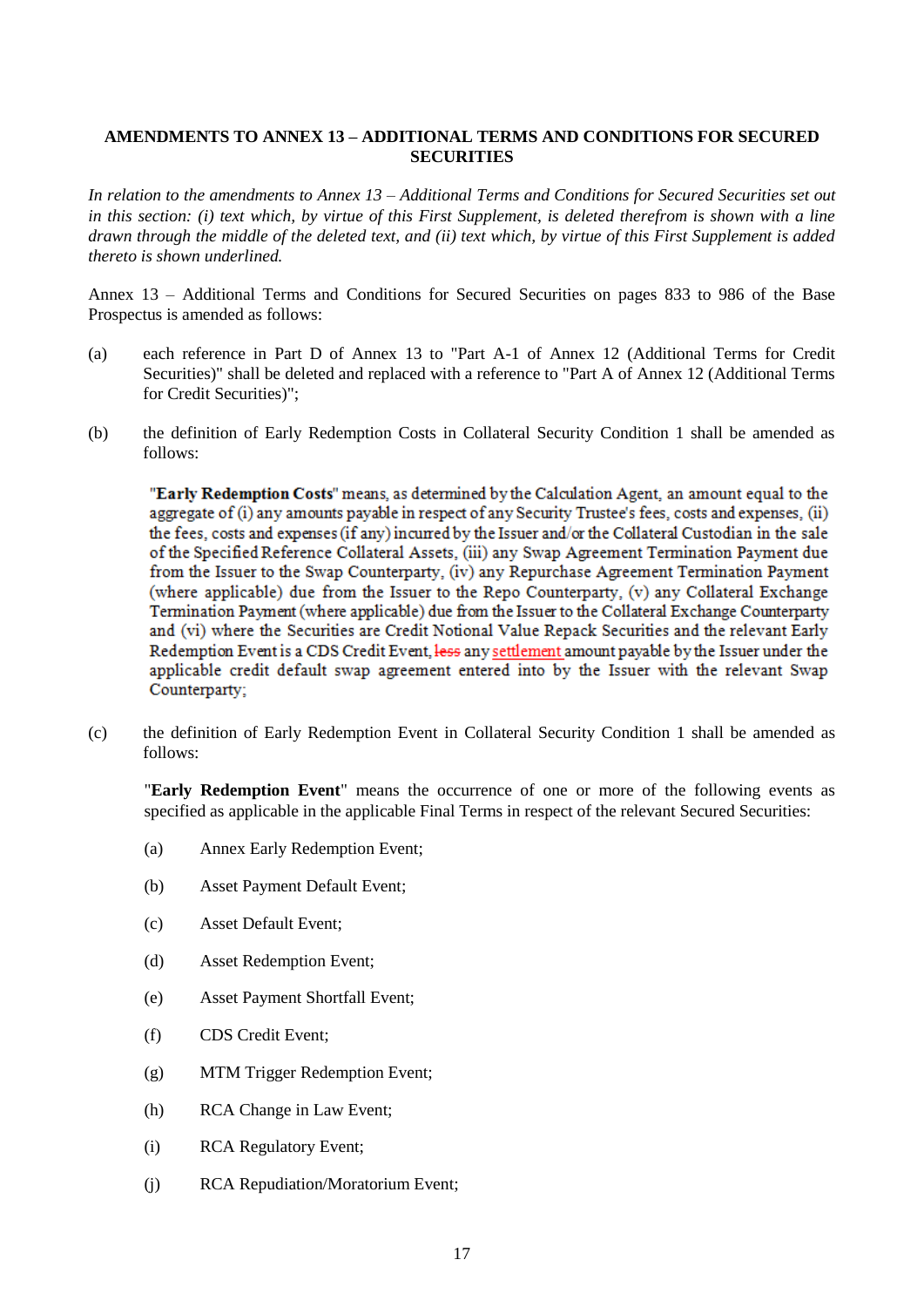- (k) RCA Restructuring Event;
- (l) RCA Tax Event;
- (m) RCA Issuer Bankruptcy Event;
- (n) RCA Issuer/Parent Bankruptcy Event;
- (o) RCA Issuer/Parent Payment Default Event;
- (p) RCA Issuer/Parent Restructuring Event;
- (q) RCA Issuer/Parent Governmental Intervention Event;
- (r) RCA Issuer/Parent Obligation Acceleration Event;
- (s) RCA Issuer/Parent Repudiation/Moratorium Event; and
- (t) Related Agreement Termination Event,

provided that where Early Redemption Scenario 1 is specified as applicable in the applicable Final Terms, the following Early Redemption Events will apply; items (a), (b), (c), (d), (e),  $(f)$ ,  $(g)$ , (h), (i),  $(i)$ ,  $(k)$ ,  $(l)$ ,  $(mt)$  and any other Early Redemption Event specified as applicable in the applicable Final Terms: where Early Redemption Scenario 2 is specified to be applicable, the Early Redemption Events in Early Redemption Scenario 1 and the Early Redemption Event in item (nm) and any other Early Redemption Event specified as applicable in the applicable Final Terms will apply; and where Early Redemption Scenario 3 is specified to be applicable, the all Early Redemption Events in Early Redemption Scenario 2 will apply other thanand the Early Redemption Events specified in items (kn),  $(10)$ ,  $(p)$ ,  $(q)$ ,  $(r)$  and  $(ms)$  and any other Early Redemption Event specified as applicable in the applicable Final Terms will apply, provided that, in respect of a series of Secured Securities different Early Redemption Events and/or different Early Redemption Scenarios may be expressed to apply to each of the RCA Issuer, RCA Guarantor, RCA Parent, Eligible Collateral Issuer and/or Specified Reference Entity, as applicable in the applicable Final Terms;

(d) the definition of Swap Agreement Termination Payment in Collateral Security Condition 1 shall be amended as follows:

"Swap Agreement Termination Payment" means the termination payment due between the Issuer and the Swap Counterparty upon early termination of the Swap Agreement(s) calculated in accordance with the terms of the relevant Swap Agreement provided that where Recovery Access is specified to be not applicable in the applicable Final Terms, and (i) where Extinguisher of All Swap Flows is specified to be applicable, there will be no termination payment due from either party under the relevant Swap Agreement(s) or (ii) where Extinguisher of All Swap Flows is not specified as applicable, any termination payment which would otherwise be due from the Issuer to the Swap Counterparty in respect of the relevant Swap Agreement(s) shall be deemed to be equal to zero;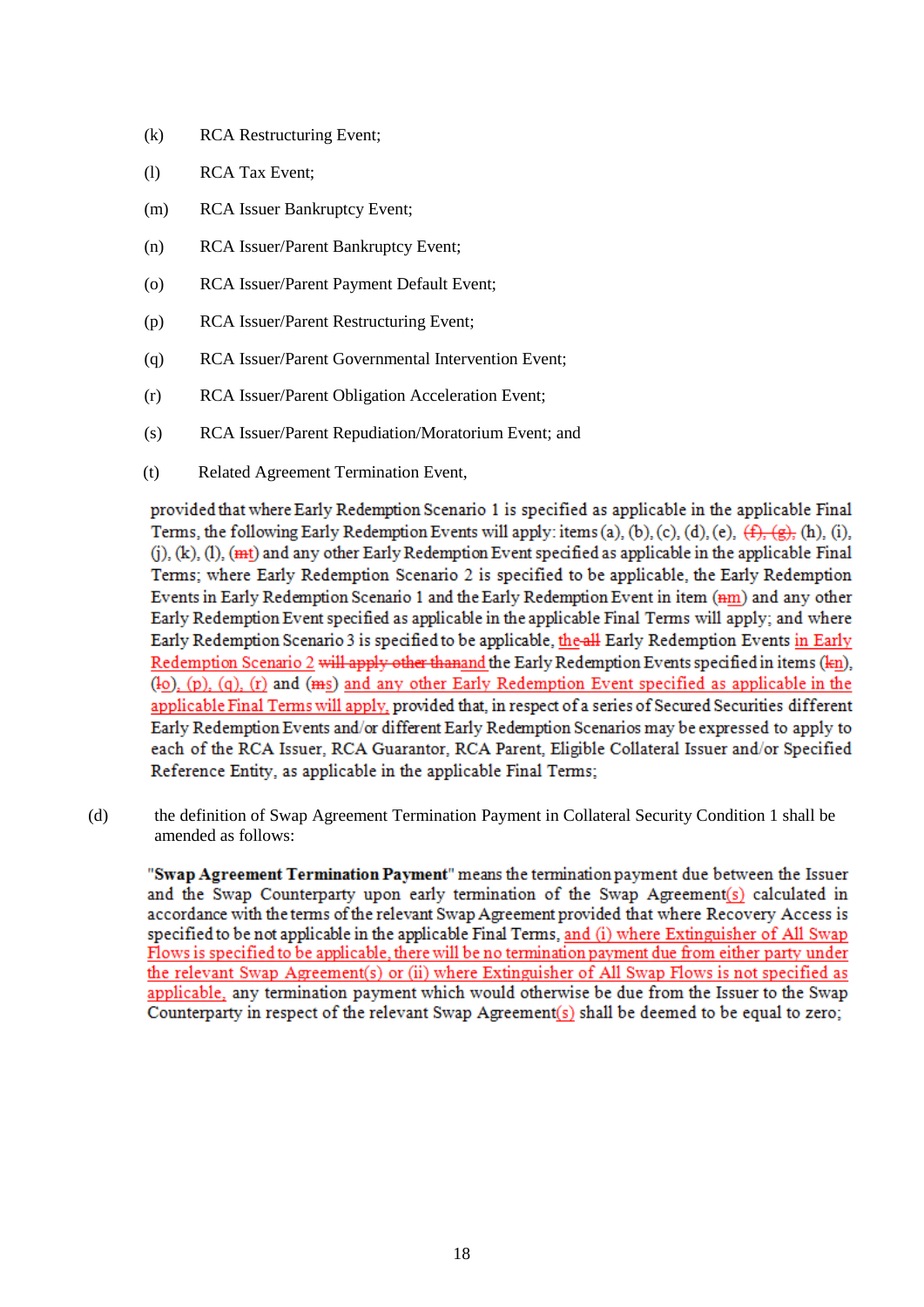## **AMENDMENTS TO THE TAXATION SECTION**

*In relation to the amendments to the first paragraph under the heading "Taxation" in the Taxation section set out in this section, text which, by the virtue of this First Supplement, is added thereto is shown underlined.*

The Taxation section on pages 1140 to 1177 of the Base Prospectus is amended as follows:

1. The first paragraph under the heading "Taxation" section on page 1140 of the Base Prospectus is amended as follows:

The statements herein regarding taxation are based on the laws in force in the European Union. Belgium, Czech Republic, Denmark, Finland, France, Germany, Hungary, Ireland, Italy, the Grand Duchy of Luxembourg, Norway, Poland, Spain, Sweden, the United Kingdom and the United States. as applicable, as of the date of this Base Prospectus and are subject to any changes in law. The following summary does not purport to be a comprehensive description of all the tax considerations which may be relevant to a decision to purchase, own or dispose of the Securities. Each prospective holder or beneficial owner of Securities should consult its tax adviser as to each of the Belgian, the Czech, the Danish, the Finnish, the French, the German, the Hungarian, the Irish, the Italian, the Luxembourg, the Norwegian, the Polish, the Spanish, the Swedish, the UK and the U.S. federal income tax consequences, as applicable, of any investment in or ownership and disposition of the Securities.

2. The the following new sub-section is inserted, immediately preceding the sub-section on page 1159 of the Base Prospectus entitled "Irish Taxation":

### "**HUNGARIAN TAXATION**

*The following is a general discussion of certain Hungarian tax consequences relating to the acquisition and ownership of Securities. It does not purport to be a comprehensive description of all tax considerations which may be relevant to a decision to purchase Securities, and, in particular, does not consider any specific facts or circumstances that may apply to a particular purchaser. It is based on laws currently in force in Hungary and applicable on the date of this Base Prospectus, but subject to change, possibly with retrospective effect. The acquisition of the Securities by non-Hungarian holders of Securities, or the payment of interest under the Securities may trigger additional tax payments in the country of residence of the holder of Securities, which is not covered by this summary, but where the provisions of the treaties on the avoidance of double taxation should be taken into consideration. Prospective purchasers of Securities are advised to consult their own tax advisers as to the tax consequences of the purchase, ownership and disposition of Securities, including the effect of any state or local taxes, under the tax laws of Hungary and each country of which they are residents.*

### **Withholding tax (foreign resident individual holders of Securities)**

The payments of interest on and yield realised upon the redemption or sale of publicly offered and traded Securities ("**Interest Income**") is taxed at 15 per cent. Securities listed on a regulated market of an EEA member state are considered publicly offered and traded Securities.

The proceeds paid on privately placed Securities which are not listed on a regulated market of an EEA member state is considered as other income ("**Other Income**") which is taxable as part of the individual's aggregated income (the tax payable is 15 per cent.). The capital gains realised on the sale of such Securities is considered, as a general rule, capital gains income ("**Capital Gains Income**"). The tax rate applicable to Capital Gains Income is 15 per cent.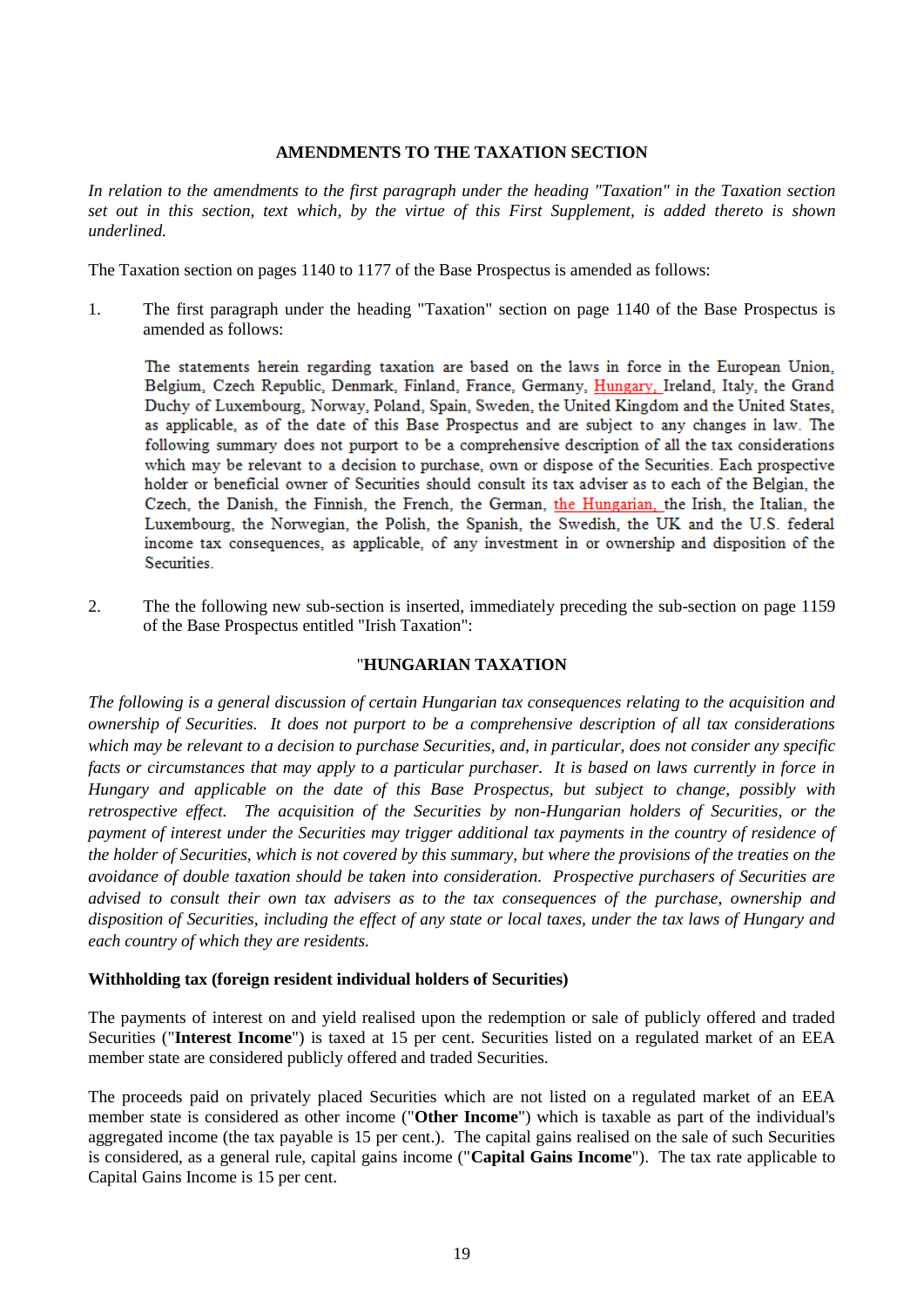Foreign resident individual holders of Securities are subject to tax in Hungary if they realise Interest Income from Hungarian sources or income that is otherwise taxable in Hungary if the international treaty or reciprocity so requires. Interest Income should be treated as having a Hungarian source where:

- (a) the Issuer is resident in Hungary for tax purposes;
- (b) the Issuer has a permanent establishment in Hungary and Interest Income realised on the basis of the Securities is paid by the Hungarian permanent establishment of the Issuer;
- (c) the foreign resident individual holder of Securities has a permanent establishment in Hungary to which the Interest Income is attributable.

The tax on payments of the Interest Income is to be withheld by the "Payor" (*kifizető*) (as defined below).

Pursuant to Act XCII of 2003 on the Rules of Taxation ("**ART**") a "Payor" means a Hungarian resident legal person, organisation, or private entrepreneur who provides taxable income, irrespective of whether such payment is made directly or through an intermediary (post office, credit institution). In respect of interest, "Payor" shall mean the borrower of a loan or, the issuer of a note, including, the investment service provider or credit institution providing the interest instead of it. In respect of revenues originating from a transaction concluded with the involvement of a licensed stockbroker, "Payor" shall mean such stockbroker. The Hungarian permanent establishment of a foreign resident entity is also considered as a "Payor".

Interest, as defined by Schedule 7 of the ART (which implements the provisions of the Savings Directive), realised on the Securities by citizens of any other Member State of the European Union is not subject to Hungarian tax where a paying agent based in Hungary is obliged to provide data to the Hungarian state tax authority on the basis of Schedule 7 of the ART.

A foreign resident individual holder who does not have a permanent establishment in Hungary is not subject to tax in Hungary if he realises Capital Gains Income from Hungary since such income is not considered as Hungarian source income.

Please note that the provisions of the applicable double tax convention, if any, should be considered when assessing the Hungarian tax liabilities of a foreign resident individual holder.

### **Withholding tax (foreign resident corporate holders of Securities)**

Interest on Securities paid to foreign resident corporate holders of Securities who do not have a permanent establishment in Hungary, by resident legal entities or other persons and any capital gains realised by such foreign resident holders of Securities on the sale of the Securities is not subject to tax in Hungary. The tax liability of a foreign resident corporate holder of Securities, which has a permanent establishment in Hungary is limited, in general, to the income from business activities realised through its Hungarian permanent establishment.

### **Taxation of Hungarian resident individual holders of Securities**

Act CXVII of 1995 on Personal Income Tax (the "**Personal Income Tax Act**") applies to the tax liability of Hungarian and foreign private individuals. The tax liability of Hungarian resident private individuals covers the worldwide income of such persons.

According to the provisions of the Personal Income Tax Act, in the case of individual holders of Securities, Interest Income is the income paid as interest and the capital gains realised upon the redemption or the sale of publicly offered and publicly traded debt securities. The withholding tax on Interest Income is 15 per cent. Securities listed on a regulated market of an EEA member state are considered publicly offered and traded Securities.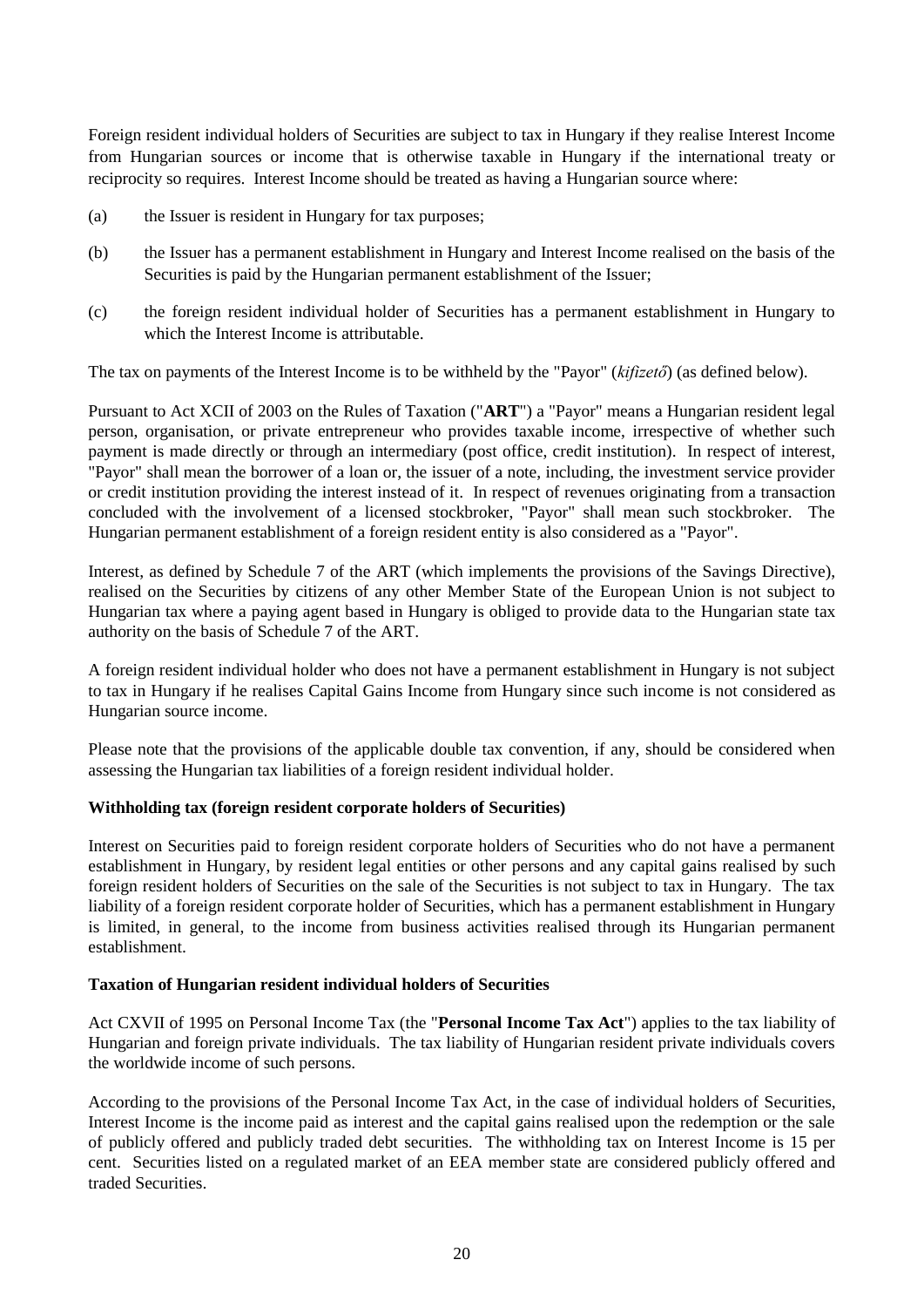The proceeds paid on privately placed Securities which are not listed on a regulated market of an EEA member state is considered as Other Income which is taxable as part of the individual's aggregated income (the tax payable is 15 per cent.). The capital gains realised on the sale or redemption of such Securities is considered, as a general rule, Capital Gains Income. The tax rate applicable to Capital Gains Income is 15 per cent. Pursuant to Act LXVI of 1998 on Healthcare Contributions (the "**Healthcare Contributions Act**"), Interest Income and Capital Gains Income realised by Hungarian resident individuals subject to further conditions is generally subject to 6 per cent. and 14 per cent. healthcare contributions respectively.

The rules of the Personal Income Tax Act may in certain circumstances impose a requirement upon the "Payor" (*kifizető*) (as defined below) to withhold tax on the interest payments to individual holders of Securities. In certain circumstances, the Healthcare Contributions Act also imposes a requirement upon the "Payor" to withhold healthcare contributions on the interest payments to individual holders of Securities.

Pursuant to the ART the definition of a "Payor" covers a Hungarian resident legal person, other organisation, or private entrepreneur that (who) provides taxable income, irrespective of whether such payment is made directly or through an intermediary (post office, credit institution). In respect of interest, "Payor" shall mean the borrower of a loan or the issuer of a note including, the investment service provider or credit institution providing the interest instead of it. In respect of revenues originating from a transaction concluded with the involvement of a licensed stockbroker, "Payor" shall mean such stockbroker. In respect of income that is earned in a foreign country and taxable in Hungary, "Payor" shall mean the "paying agent" (*megbízott*) (legal person, organisation, or private entrepreneur) having tax residency in Hungary, except in cases where the role of a financial institution is limited to performing the bank transfer or payment.

### **Taxation of Hungarian resident corporate holders of Securities**

Under Act LXXXI of 1996 on Corporate Tax and Dividend Tax (the "**Corporation Tax Act**"), Hungarian resident taxpayers have a full, all-inclusive tax liability. In general, resident entities are those established under the laws of Hungary (i.e. having a Hungarian registered seat). Foreign persons having their place of management in Hungary are also considered as Hungarian resident taxpayers.

In general, interest and capital gains realised by Hungarian resident corporate holders of Securities on the Securities will be taxable in the same way as the regular income of the holders of Securities. The corporation tax rate in Hungary is 10 per cent. up to the first HUF 500 million of the taxpayer's annual before tax income and 19 per cent. for the part exceeding the HUF 500 million threshold."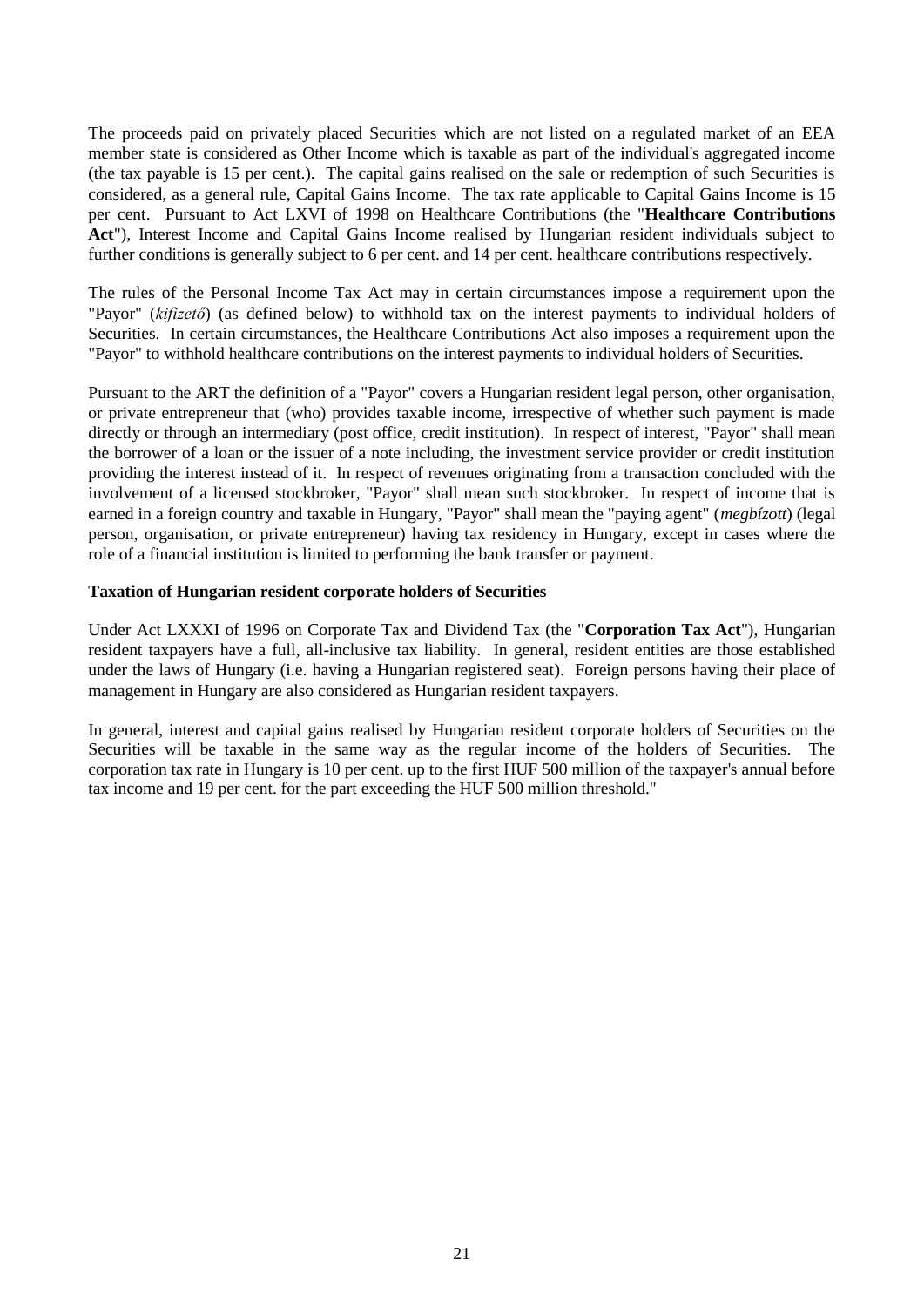## **AMENDMENTS TO THE OFFERING AND SALE SECTION**

*In relation to the amendments to the first paragraph under the sub-section "European Economic Area" in the "Offering and Sale" section set out in this section, text which, by virtue of this First Supplement, is added thereto is shown underlined.*

The Offering and Sale section on pages 1202 to 1215 of the Base Prospectus is amended as follows:

(a) the first paragraph under the sub-section "European Economic Area" on page 1204 is amended as follows:

Please note that in relation to EEA States, additional selling restrictions may apply in respect of any specific EEA State, including those set out below in relation to Belgium, the Czech Republic, Denmark, France, Germany, Hungary, Ireland, Italy, Luxembourg, Norway, Poland, Portugal, Spain, Sweden and the United Kingdom.

(b) the following new sub-section is inserted immediately following the sub-section on page 1207 of the Base Prospectus entitled "Hong Kong":

#### "**Hungary**

In addition to the rules applicable to the European Economic Area as described above, in connection with any private placement in Hungary, (i) all investors are required to receive the same information which is material or necessary to the evaluation of the relevant Issuer's current market, economic, financial and legal situation and its expected development, including that which was discussed in any personal consultation with an investor, and (ii) the following standard wording is required to be included in all written communication in relation to the private placement:

**"PURSUANT TO SECTION 18 OF ACT CXX OF 2001 ON THE CAPITAL MARKETS, THIS [NAME OF DOCUMENT] WAS PREPARED IN CONNECTION WITH A PRIVATE PLACEMENT IN HUNGARY."**."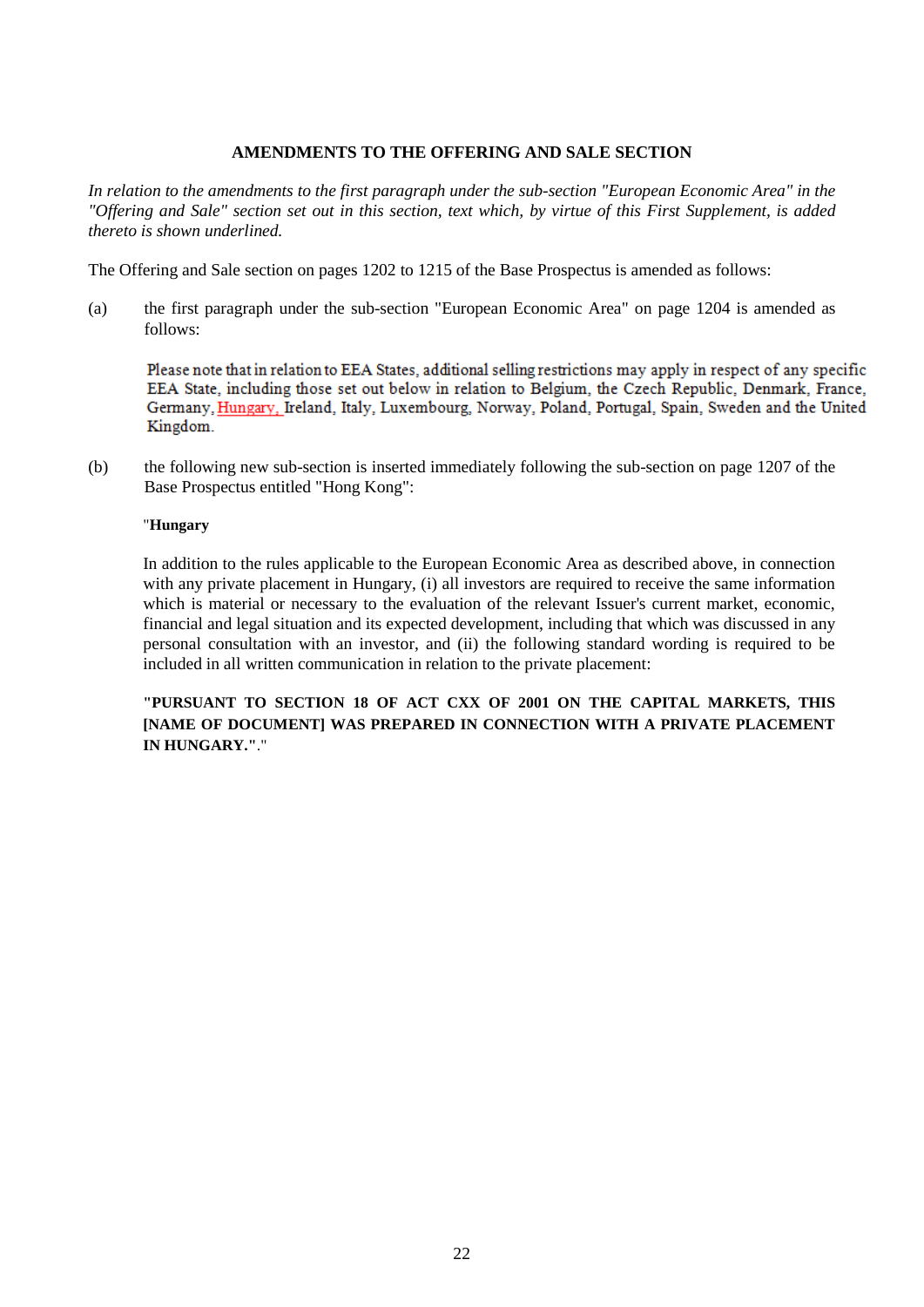## **AMENDMENTS TO THE GENERAL INFORMATION SECTION**

The General Information section on pages 1216 to 1223 of the Base Prospectus is amended as follows:

- (a) the paragraphs under the heading "4. Documents Available" on pages 1216 and 1217 of the Base Prospectus are amended as follows:
	- $(i)$  the word "and" at the end of sub-paragraph  $(x_i)$  is deleted;
	- (ii) the "." at the end of sub-paragraph (xii) is deleted and replaced with "; and";
	- (iii) the following new sub-paragraph (xiii) is added under sub-paragraph (xii):

"(xiii) the Second Update to the BNPP 2015 Registration Document."; and

- (iv) the sentence beginning "In the case of (iii), (v),  $(x)$ ,  $(x)$  and  $(xii)$ " in the penultimate subparagraph is amended by the deletion of "and (xii)" and the insertion of ", (xii) and (xiii)" in its place;
- (b) the first paragraph under the heading "6. Legal and Arbitration Proceedings" on page 1217 of the Base Prospectus is deleted and replaced with the following:

"Save as disclosed on pages 158, 211, 212 and 411 of the BNPP 2015 Registration Document, page 87 of the First Update to the BNPP 2015 Registration Document and pages 140 to 141 of the Second Update to the BNPP 2015 Registration Document, there have been no governmental, legal or arbitration proceedings (including any such proceedings which are pending or threatened of which BNPP is aware), during the period covering at least the twelve (12) months prior to the date of this Base Prospectus which may have, or have had in the recent past, significant effects on BNPP and/or the Group's financial position or profitability.";

(c) the first paragraph under the heading "7. Significant Change" on page 1217 of the Base Prospectus is deleted and replaced with the following:

"There has been no significant change in the financial or trading position of BNPP or the Group since 30 June 2016 (being the end of the last financial period for which interim financial statements have been published)."; and

(d) the table under the heading "18. Capitalization of BNPP and the BNP Paribas Group" on pages 1222 and 1223 of the Base Prospectus is deleted and replaced with the following:

| <b>TABLE OF CAPITALIZATION AND MEDIUM-TO-LONG TERM INDEBTEDNESS</b> |                          |                          |  |  |
|---------------------------------------------------------------------|--------------------------|--------------------------|--|--|
| Millions of Euros                                                   | <b>BNP PARIBAS GROUP</b> | <b>BNP PARIBAS GROUP</b> |  |  |
|                                                                     | December 31, 2015        | June 30, 2016            |  |  |
|                                                                     | (audited)                | (unaudited)              |  |  |
| Medium-and Long Term Debt of which                                  |                          |                          |  |  |
| unexpired term to maturity is more than one                         |                          |                          |  |  |
| year                                                                |                          |                          |  |  |
| Debt securities at fair value through profit or                     |                          |                          |  |  |
| lost                                                                | 34,889                   | 34,090                   |  |  |
| Other debt securities                                               | 65,756                   | 61,725                   |  |  |
| Subordinated debt                                                   | 12,070                   | 14.956                   |  |  |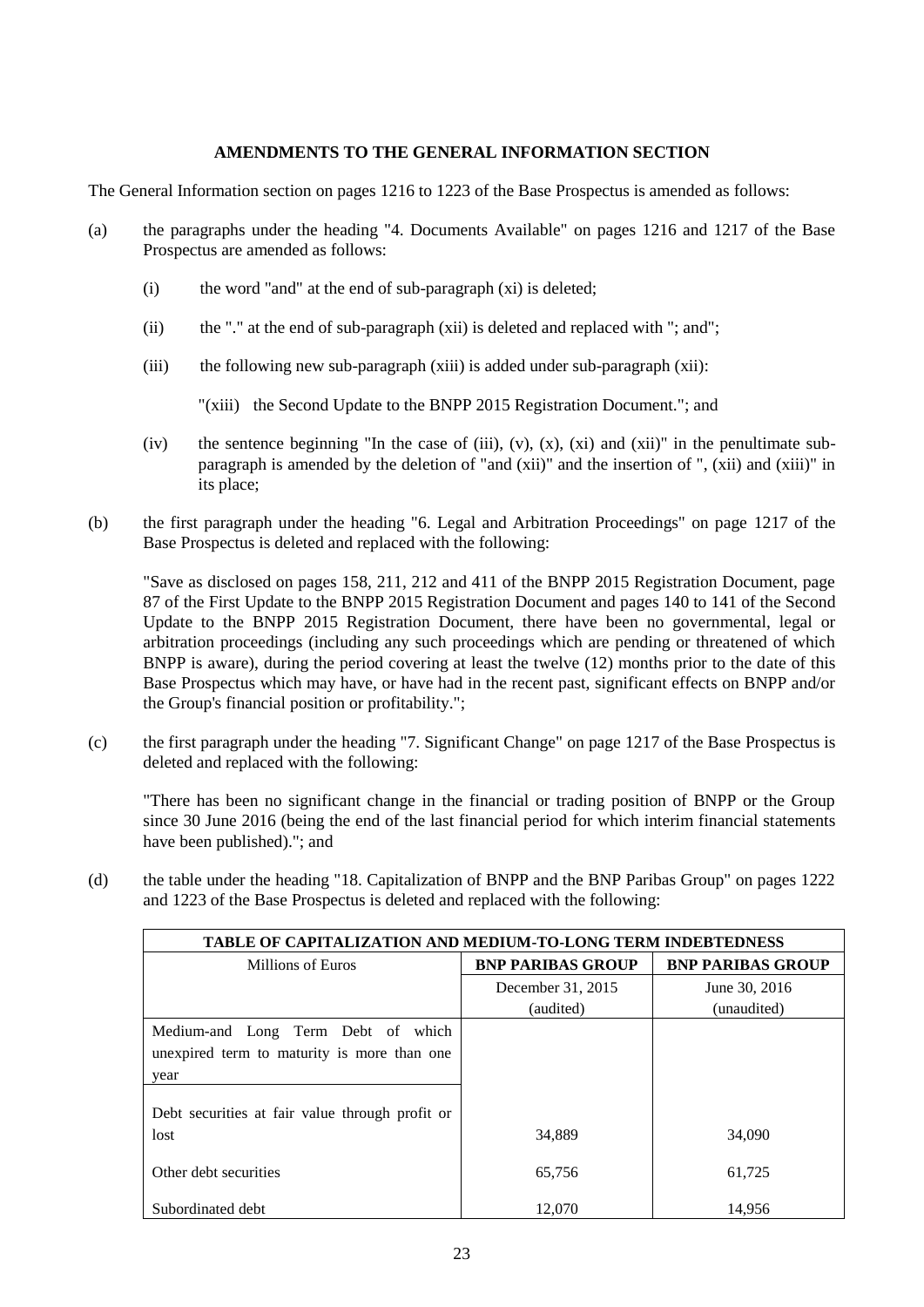| <b>Total Medium and Long-Term Debt</b>            | 112,715 | 110,771 |
|---------------------------------------------------|---------|---------|
|                                                   |         |         |
|                                                   |         |         |
| Shareholders' Equity and Equivalents              |         |         |
|                                                   | 2,493   | 2,493   |
| Additional<br>paid-in                             |         |         |
|                                                   | 24,404  | 24,510  |
| Preferred shares and<br>equivalent                |         |         |
| instruments                                       | 7,855   | 7,969   |
|                                                   | 51,906  | 53,563  |
| Unrealised or deferred gains and losses           |         |         |
| attributable to shareholders                      | 6,736   | 7,043   |
| Undated participating subordinated notes          | 222     | 222     |
|                                                   | 1,811   | 1,808   |
| <b>Total Shareholders' Equity and Equivalents</b> | 95,427  | 97,608  |
|                                                   | 3,719   | 3,876   |
|                                                   |         |         |
| <b>Total Capitalization and Medium-to-Long</b>    |         |         |
| <b>Term Indebtedness</b>                          | 211,861 | 212,255 |

(e) a new paragraph "19. Events impacting the solvency of BNPP" is added immediately below the table under the heading "18. Capitalization of BNPP and the BNP Paribas Group" on pages 1222 and 1223 of the Base Prospectus as follows:

"19. Events impacting the solvency of BNPP

To the best of BNPP's knowledge, there have not been any recent events which are to a material extent relevant to the evaluation of BNPP's solvency since 30 June 2016."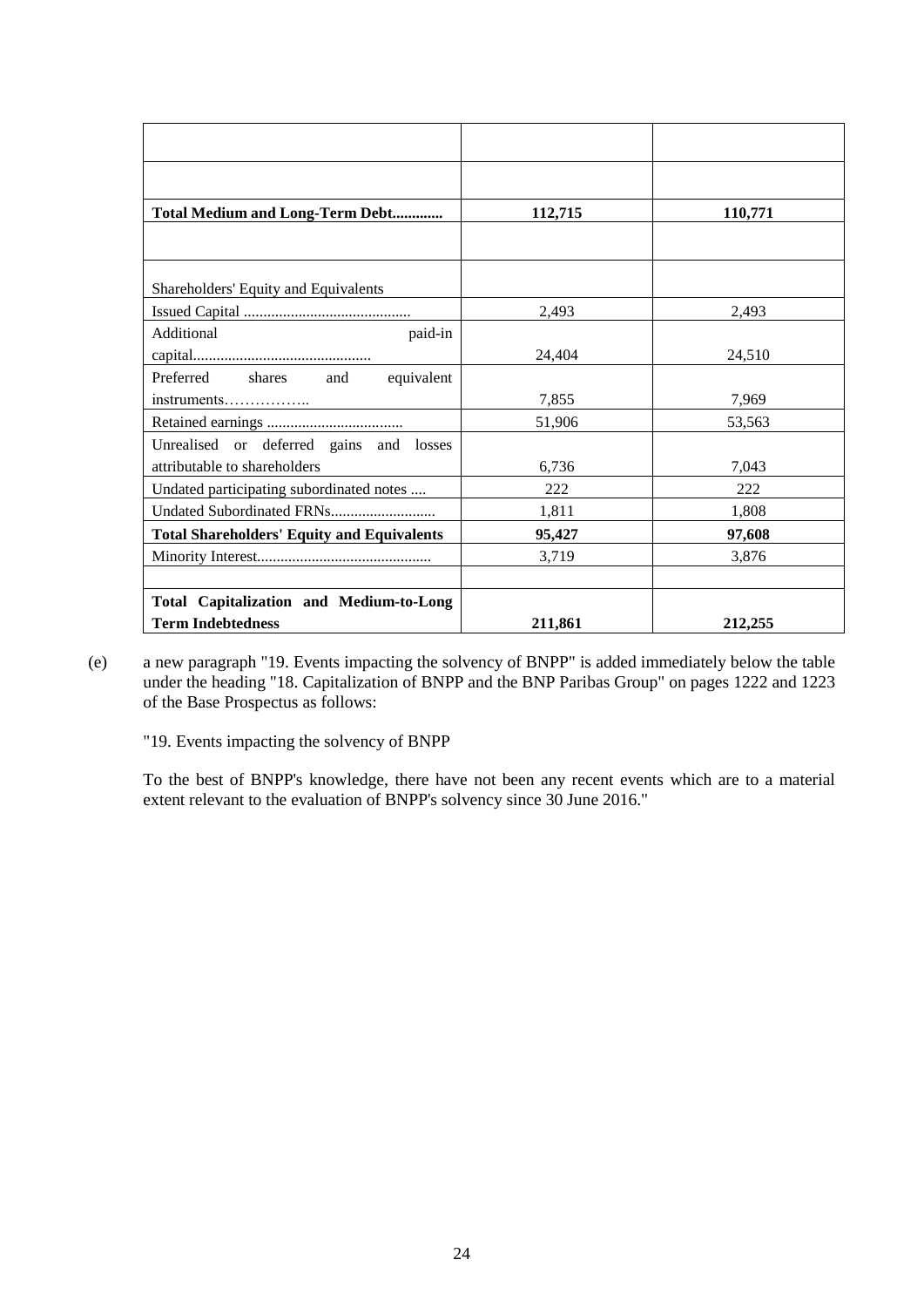#### **COMMON CONDITIONS TO CONSENT**

*In relation to the amendments to the sub-section "Common Conditions to Consent" set out in this section, text which, by virtue of this First Supplement, is added thereto is shown underlined.*

The last paragraph under the sub-section "Common Conditions to Consent" on pages 1230 and 1231 of the Base Prospectus is amended as follows:

The only relevant Member States which may, in respect of any Tranche of Securities, be specified in the applicable Final Terms (if any Relevant Member States are so specified) as indicated in (ii) above, will be Belgium, the Czech Republic, Denmark, Finland, France, Germany, Hungary, Ireland, Italy, Luxembourg, Norway, Poland, Spain, Sweden and the United Kingdom, and accordingly each Tranche of Securities may only be offered to Investors as part of a Non-exempt Offer in Belgium, the Czech Republic, Finland, France, Germany, Hungary, Italy, Luxembourg, Norway, Poland, Spain, Sweden and the United Kingdom, as specified in the applicable Final Terms, or otherwise in circumstances in which no obligation arises for BNPP B.V. or BNPP to publish or supplement a prospectus for such offer.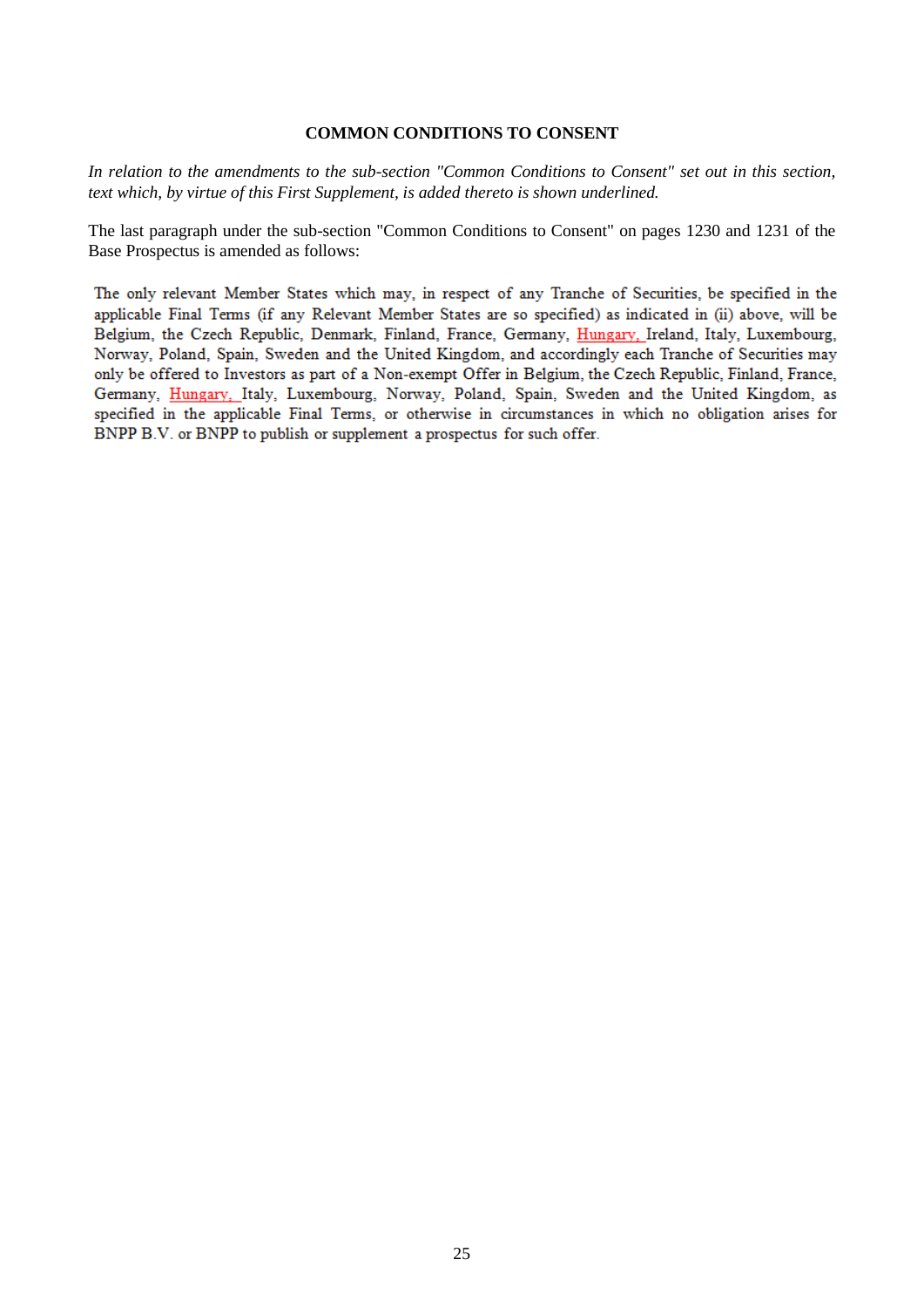### **RESPONSIBILITY STATEMENT**

I hereby certify on behalf of BNPP and BNPP B.V. having taken all reasonable care to ensure that such is the case that, to the best of my knowledge, the information contained in this First Supplement is in accordance with the facts and contains no omission likely to affect its import.

The consolidated financial statements as of and for the year ended 31 December 2014 of BNPP were audited by statutory auditors who issued an audit report which is incorporated by reference in the Base Prospectus. This report contains an emphasis of matter paragraph (*paragraphe d'observations*) which can be found on page 241 of the BNPP 2014 Registration Document referring to note 3.g to the consolidated financial statements which outlines the costs related to the comprehensive settlement with US authorities.

The consolidated financial statements as of and for the year ended 31 December 2015 of BNPP were audited by statutory auditors who issued an audit report which is incorporated by reference in the Base Prospectus. This report contains an emphasis of matter paragraph which can be found on page 231 of the BNPP 2015 Registration Document.

> BNP Paribas 16 boulevard des Italiens 75009 Paris France

Represented by Alain Papiasse in his capacity as Deputy Chief Operating Officer

Dated 4 August 2016